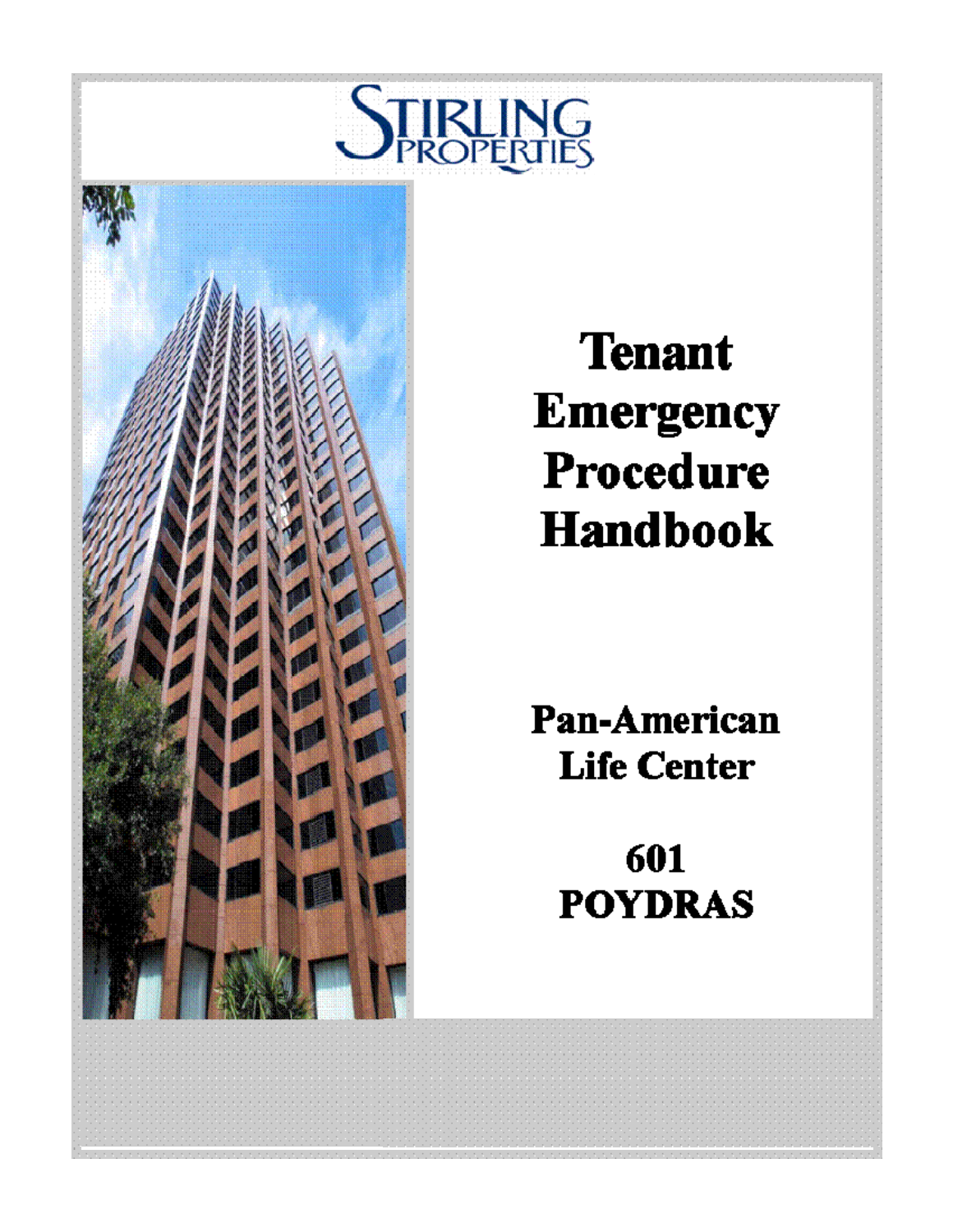# **EMERGENCY PROCEDURES HANDBOOK**

# **THE PAN-AMERICAN LIFE CENTER**

# *601 POYDRAS STREET*

# *NEW ORLEANS, LA 70130*

# *Phone: 504.200.5730*

*Fax: 504.200.5733* 

**Revised JUNE 2022**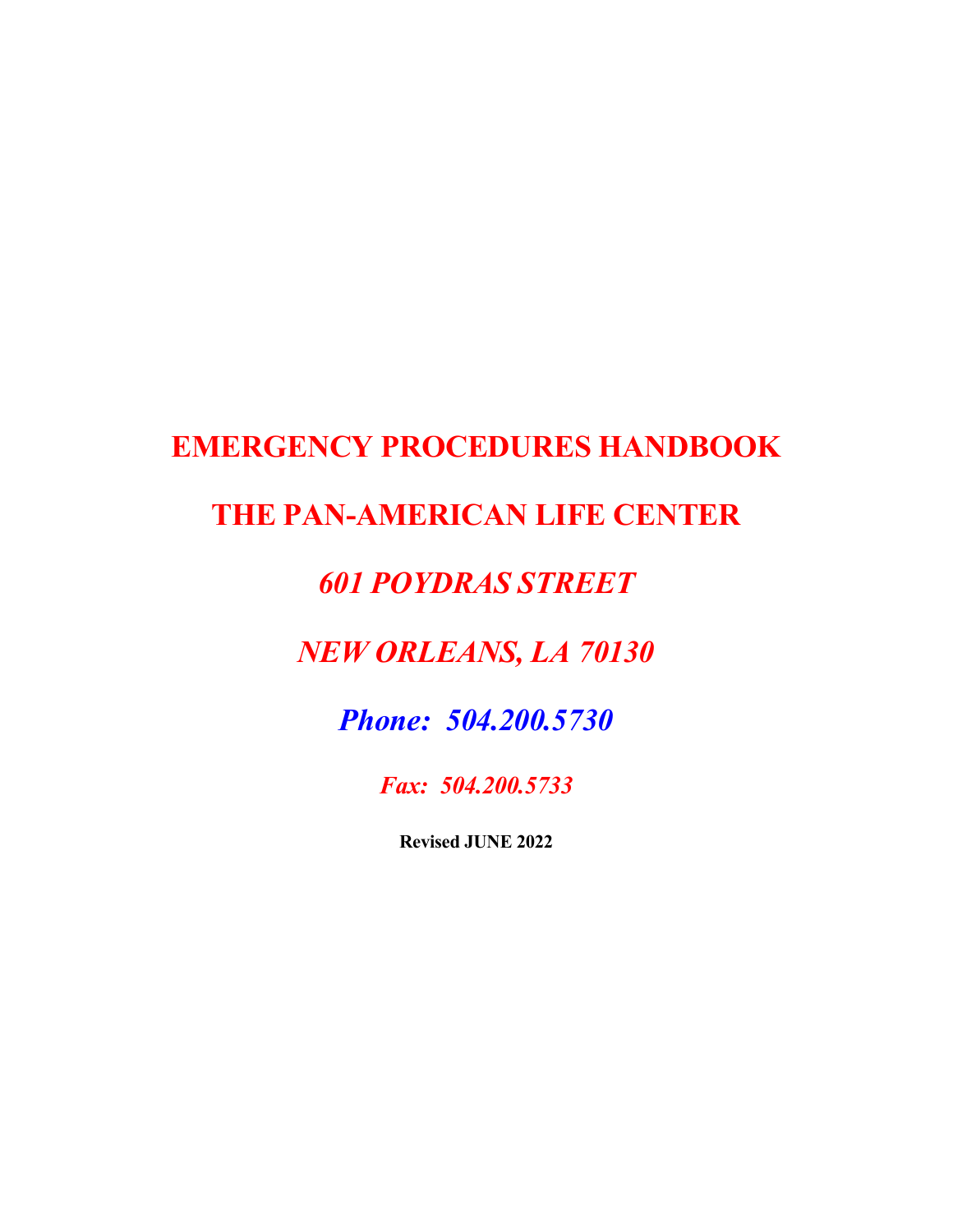Inserts: Acknowledgement Form, Responsibilities Reference Chart, Bomb Threat Call Record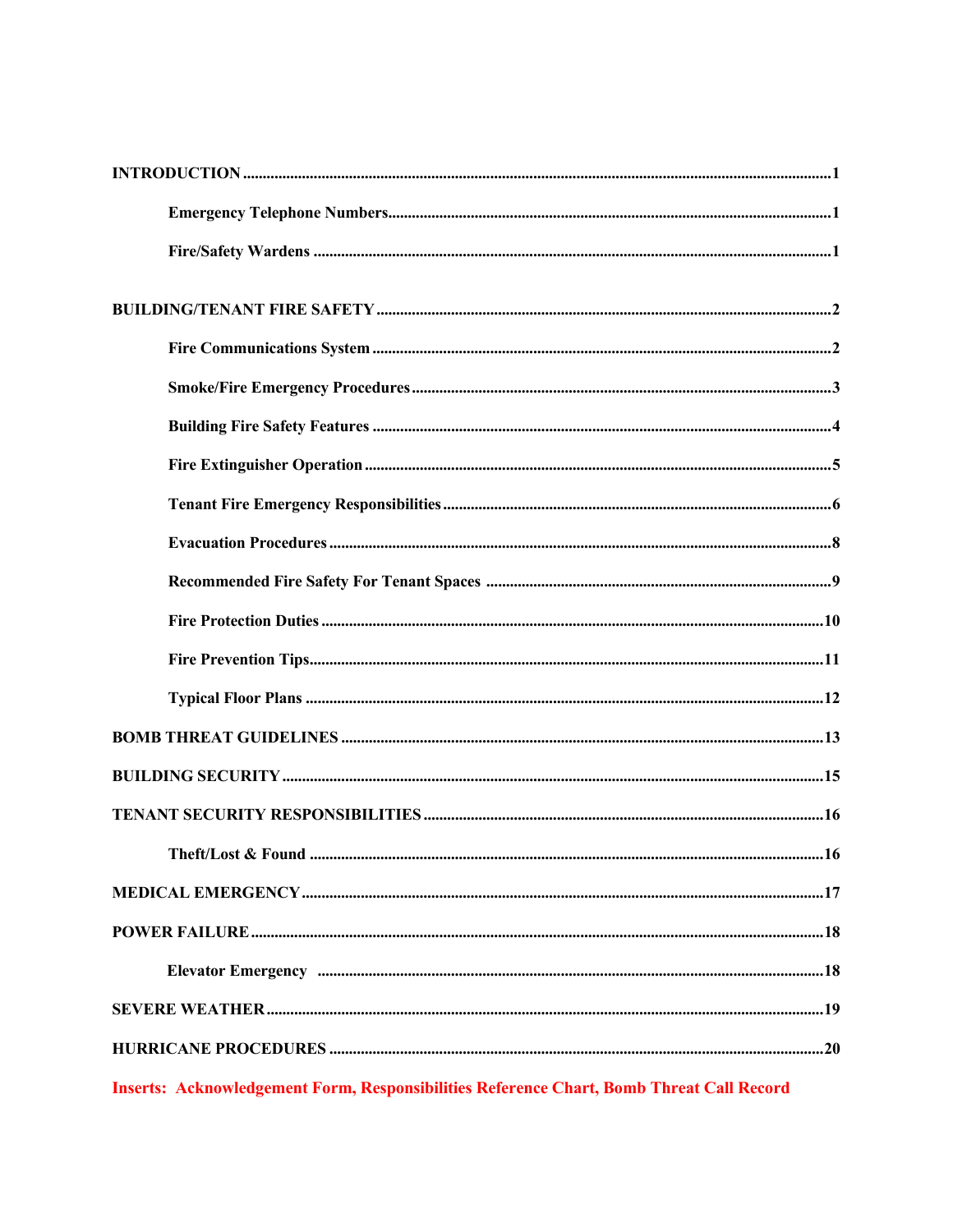# **INTRODUCTION**

We are pleased to have you as a tenant and ask that you work with us to ensure the safety and security of all tenants and employees. The security and safety of our tenants is of primary concern for the Management Team of Pan American Life Center at 601 Poydras. By informing you of our Building's emergency procedures, we hope to coordinate quick, effective responses to emergency situations.

Please read carefully. These emergency procedures provide information to ensure the maximum protection for you and your employees. It is essential that these procedures are fully understood and that they are followed if an emergency situation arises.

The Fire/Safety Warden plays an important role in maintaining the safety of the building and responding effectively to emergency situations. Each office should select one Fire/Safety Warden (*with Deputy Warden*). Each tenant space exceeding 7,500 square feet should have a minimum of two Fire/Safety Wardens (with Deputy Wardens). **The management office of the Building should be notified of the names of these Wardens, and updated of any changes, as they will be contacted regarding building safety procedures**.

**Remember it is your responsibility to train all of your employees on all Emergency Procedures for the building.**  If you have any questions, please feel free to contact the Management Office of the Building. Thank you for your cooperation.

# **EMERGENCY TELEPHONE NUMBERS**

# **MEDICAL or FIRE or SMOKE . . . . . . . . . . . . . . . . . . . . . . . . . . . 911 (Then Notify Building Management Office 200-5730)**

### **BUILDING MGMT OFFICE and SECURITY .................................... 200-5730**

#### **FIRE/SAFETY WARDENS**

A Fire/Safety Warden should be someone who is reliable, respected by the other employees within your firm, and capable of providing guidance in the event of a fire or other emergency. This individual should rarely travel and be familiar with the names and faces of all employees in your office. The Office Manager or Personnel Manager, or both depending on the size of your firm, would probably be good candidates for Fire/Safety Warden. You should select one Deputy Warden for every Fire/Safety Warden.

The Fire/Safety Warden would be responsible for the development and implementation of your company's Fire Safety Program. This Program would include development of evacuation plans, assignment of fire-fighting responsibilities, training of employees in emergency response procedures, and practice of emergency procedures. The Fire/Safety Warden is assisted by Deputy Wardens and Searchers.

In the event of a fire or other emergency, this individual is in charge of the situation until Building Management arrives. The Fire/Safety Warden may also be responsible for coordinating the evacuation of your space depending on the severity of the situation and the availability of other safety personnel.

#### **The Fire/Safety Warden will also be a key contact for the Management Office of the Building in case of power failures, medical emergencies, or other emergency situations.**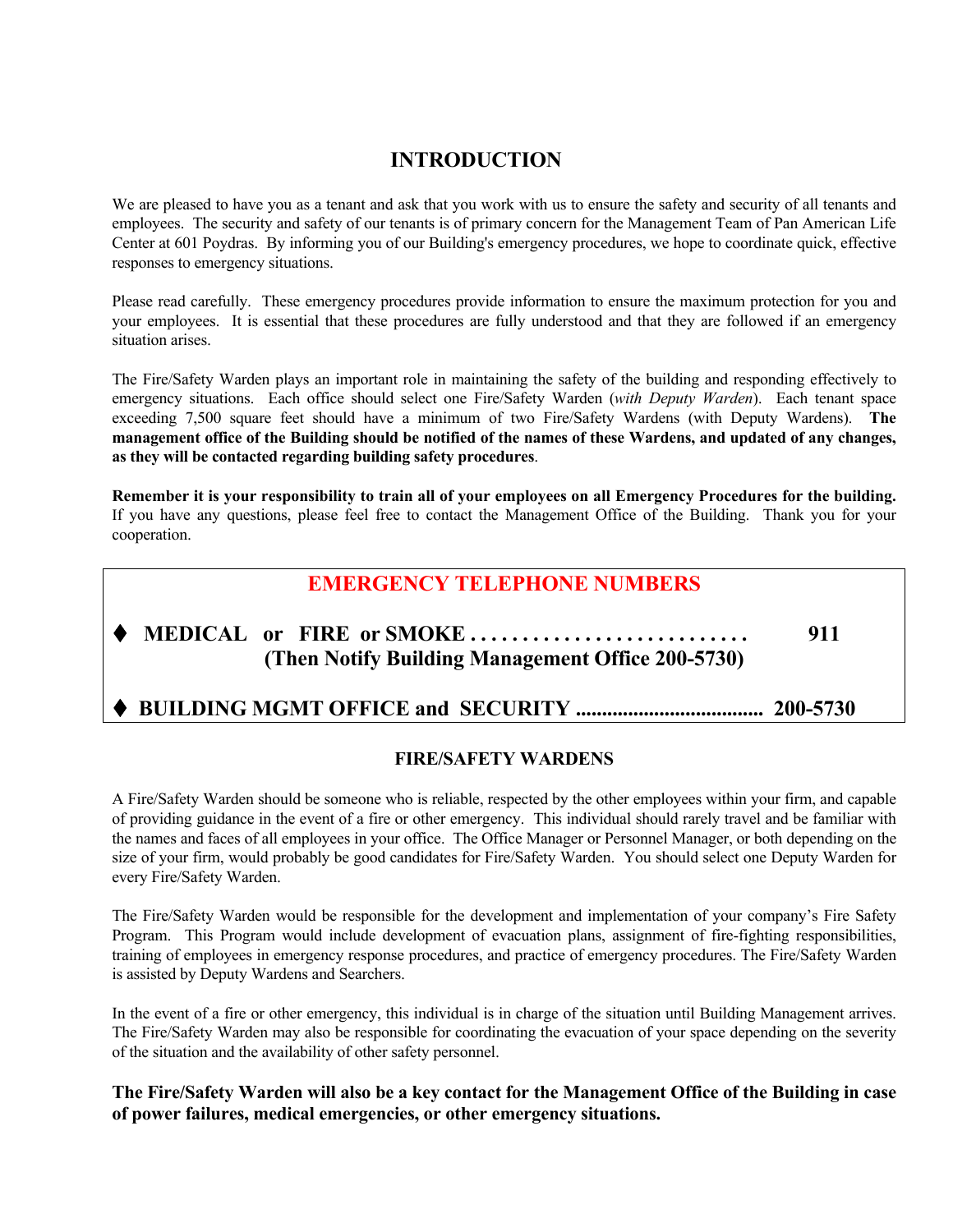#### **BUILDING/TENANT FIRE SAFETY**

In the event of a fire, the safe and rapid evacuation of the affected area is the joint responsibility of the Tenants in that area and the Building Management Team. It is imperative that each employee become familiar with the information and procedures described on the following pages. Please call us if you have any questions about fire safety. Even if we cannot immediately answer your question - we will find your answer and respond quickly. **Remember it is your responsibility to train all of your employees on all Emergency Procedures for the building.**

#### **FIRE COMMUNICATIONS SYSTEM**

The building Fire Alarm System consists of detection, reporting and control functions. When an alarm is activated, certain automatic responses take place. Some involve shutting down equipment. All provide notification to the Fire Control Room on the 1<sup>st</sup> Floor and an automatic alert is transmitted to the Central Alarm Service which then notifies the Fire Department. There are a number of types of alarms, which are recognized by the Fire Command Station, and each type has a specific response.

| <b>ALARM TYPE</b>             | <b>RESPONSE</b>                                                                                               |
|-------------------------------|---------------------------------------------------------------------------------------------------------------|
| ♦ Smoke in any elevator lobby | $\blacklozenge$ Voice EVAC sounds*<br>• Strobes flash on Alarm Floor, Floor Above, Floor Below, and lst floor |
| Lobby                         |                                                                                                               |
|                               | Stair pressurization fans are activated                                                                       |
|                               | ♦ Elevators recalled to lst Floor lobby                                                                       |
|                               | $\blacklozenge$ If Smoke heads trips on 1 <sup>st</sup> floor, Elevators all directed to floor 11             |
| $\bullet$ Smoke in duct work  | $\blacklozenge$ Voice EVAC sounds*                                                                            |
|                               | • Strobes flash on Alarm Floor, Floor Above, Floor Below, and lst floor                                       |
| Lobby                         |                                                                                                               |
|                               | Stair pressurization fans are activated                                                                       |
|                               | $\triangle$ A/C unit shuts down                                                                               |
|                               | ♦ Elevators continue to operate                                                                               |
| ♦ Tenant computer room        | $\blacklozenge$ Voice EVAC sounds*                                                                            |
| Fire Detection                | • Strobes flash on Alarm Floor, Floor Above, Floor Below, and lst floor                                       |
| Lobby                         |                                                                                                               |
|                               | ♦ Stair pressurization fans are activated                                                                     |
|                               | $\blacklozenge$ Elevators and A/C unit continue to operate                                                    |
|                               | $\cdots$                                                                                                      |

• *Per NFPA Life Safety Code Handbook, the fire alarm voice EVAC system and the fire alarm strobes will be activated on the alarming floor, the floor above, the floor below and the four Stairwells color coded as GREEN, BROWN, ORANGE, and BLUE. If a full building evacuation is determined to be necessary by the New Orleans Fire Department, the fire alarm voice EVAC system and the fire alarm strobes will be activated on all floors.* 

Voice communications are available from the Fire Control Room to one or all floors by use of the public address speakers which are located in a number of areas on each floor and in the four (4) stairwells. In addition, communication is also available from the Fire Control Room to each individual floor by use of the red Fireman's phone located in the elevator lobbies, the freight elevator lobbies and several locations in the four (4) stairwells.

**Fire Alarm message: "***May I have your attention please. An emergency has been reported in the building. While this report is being verified, please leave the building using the exit stairways. Do not use the elevators. Use the exist*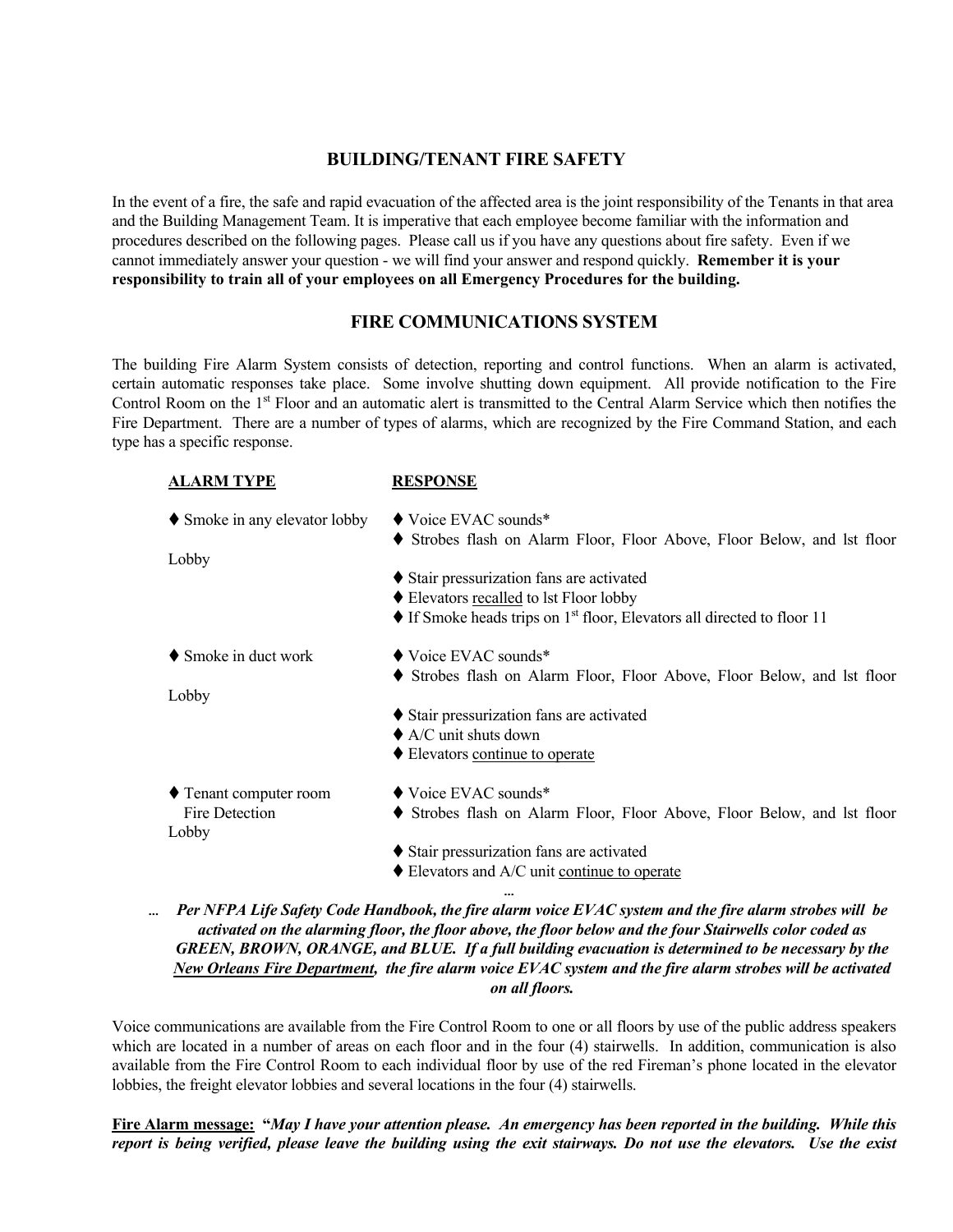#### *stairways only. Do not use the elevators."* (*this is repeated 3 times*)

The Voice EVAC is transmitted over the speakers located on each floor. It is a digitized voice evacuation message. The fire alarm system contains a public address facility from which instructions can be broadcast to one floor at a time or all floors simultaneously. Instructions can also be received in the stairwells over the public address system. This allows for the broadcast of any special conditions when evacuation is in progress.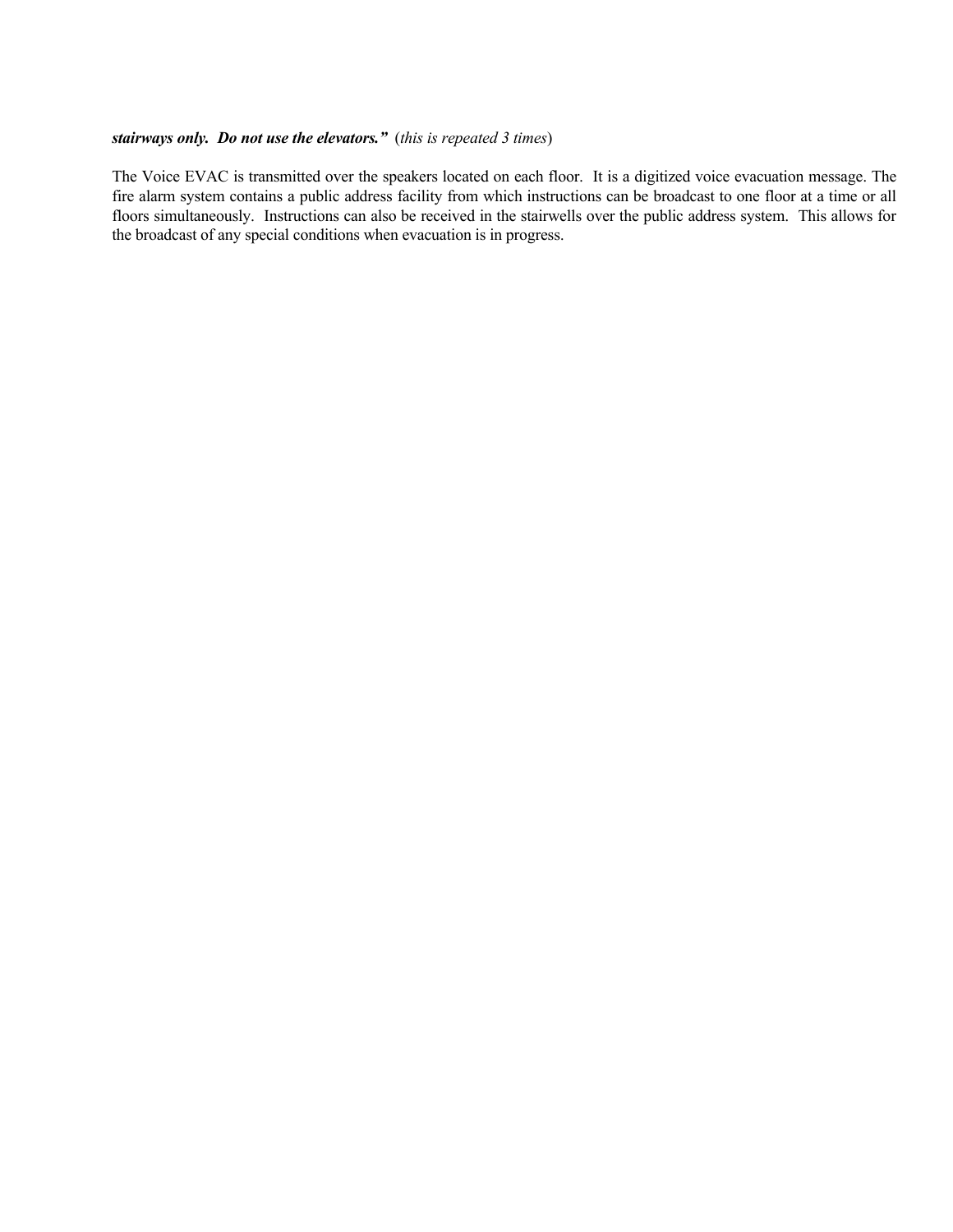#### **SMOKE/FIRE EMERGENCY PROCEDURES**

#### **IF YOU SMELL SMOKE: STAY CALM!**

- 1. **Call 911.** Then call the Building Management Office. Report the smoke, giving the location if possible and any other available details.
- 2. Notify your Fire/Safety Warden and await instructions from your Fire/Safety Warden.

#### **IF YOU DISCOVER A FIRE**: **STAY CALM!**

- 1. **Call 911.** Then call the Building Management Office. Give the exact location and any other available details.
- 2. Notify your Fire/Safety Warden.
- 4. Proceed to a safe area away from the fire. **DO NOT** use the elevators.
- 5. Before opening any door, use the back of your hand, to see if it is hot.
- 6. Close, but **do NOT** lock doors, behind you to help contain the fire and smoke.
- 7. If smoke is present, stay as close to the floor as possible.

#### **IF ALL ESCAPE ROUTES ARE BLOCKED**

- 1. Move as far away from the fire as possible, closing all doors as you go.
- 2. Stuff clothing or material around ventilation ducts and cracks in doors to prevent smoke from penetrating area.
- 3. Call **911** and give them your precise location.

#### **WHEN TO EVACUATE:**

- 1. Listen to and follow the instructions of the voice evacuation announcements and the directions of your Fire/Safety Warden.
- 2. Due to the fire resistant qualities of this office building, immediate evacuation is only necessary:
	- a. From the floor where the fire is burning, the floor directly above the fire floor, and the floor directly below the fire floor.
	- b. When ordered to leave by your Fire/Safety Warden or the New Orleans Fire Department.
- 3. Follow the evacuation instructions precisely.
- 4. **DO NOT** use the elevators unless otherwise instructed. Use stairwells only.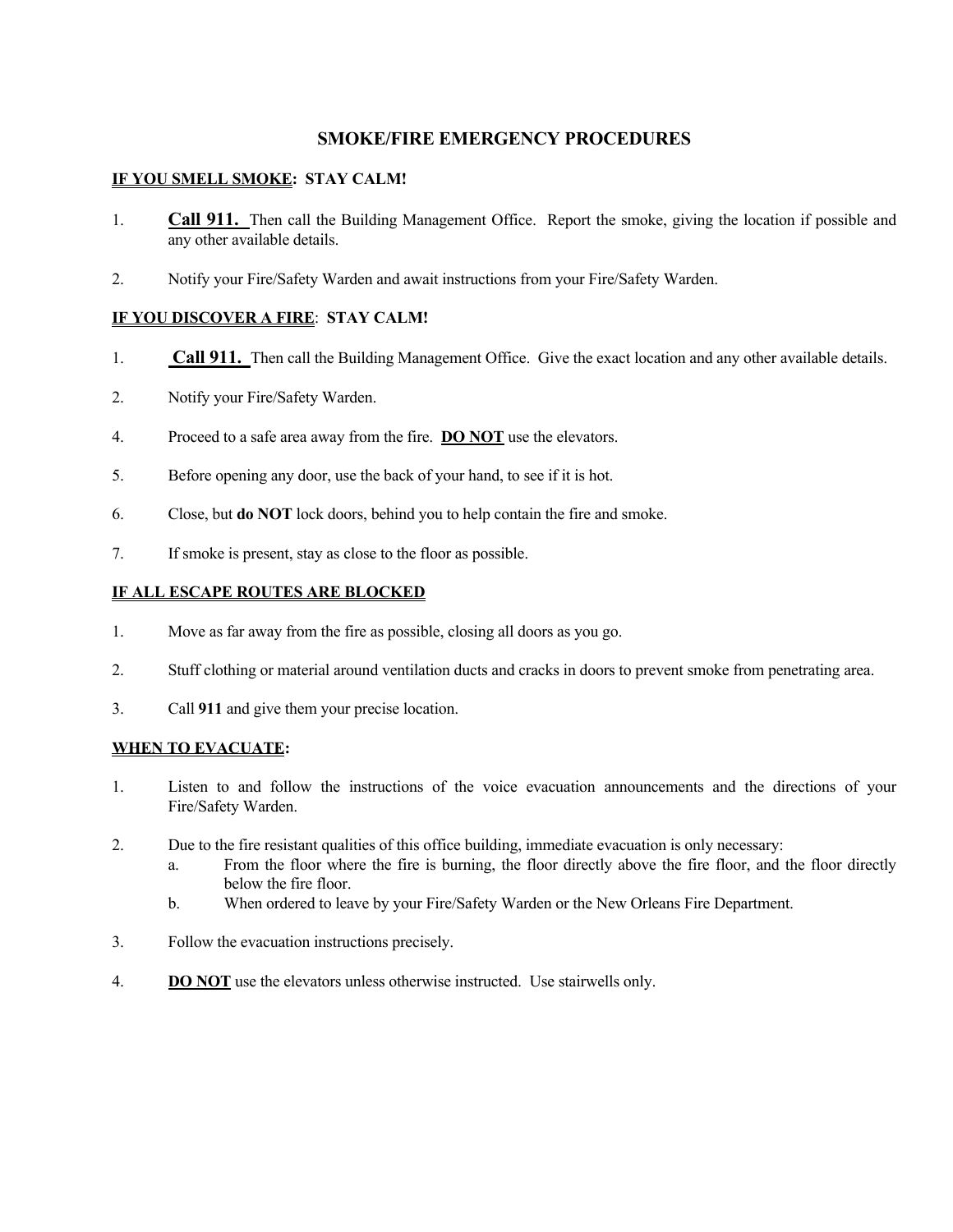#### **BUILDING FIRE SAFETY FEATURES**

- 1. The Building is constructed of structural steel and concrete and is fully sprinkled to inhibit the spread and minimize the effects of fire on the Building's structure.
- 2. ABC fire extinguishers are located throughout the Building in all tenant suites on each floor. **Tenants should become familiar with the exact location and the proper use of these devices**.
- 3. Each floor has four stairwells (*stairwells floor numbers on back of stairwell doors are color coded "Green", "Brown", "Orange" and "Blue"*). Each stairwell is equipped with a public address speaker system. The enclosed exit stairwells are constructed of fire resistant materials and are sprinkle red. Stairwell doors must **not** be blocked open because this may allow the spread of fire or smoke into the exit stairwells. **Tenants should become familiar with the location of all exit stairwells on their floor**.
- **4. Emergency Phones** are located on each floor. One telephone is located in each elevator lobby and on every other floor in the emergency stairwell. When a phone is used, a red lamp will light on the emergency phone control panel located in the Lobby Security Console and also in the Fire Control Room showing the location of the phone. Through the emergency control panel, contact can be made with the person who is using the emergency telephone. **Calls can only be initiated from one of the emergency phone locations.**
- 5. Four independent stairwells are fire resistant. When the fire alarm is activated, the stairwells become pressurized by a fan system that is automatically put into operation. Each stairwell contains standpipes that include 2 ½" hose connections at each stair landing. These connections are for the fire department's use only.
- 6. There are an adequate number of sprinkler heads on each floor. The system is activated when a metal attachment to a sprinkler head is melted by approximately 130 degrees of heat. The system is only activated in the immediate area where the affected head is located. The water flow can be stopped with the use of the disconnect values located at the floor's stair landings.
- **7.** There is an adequate number of hand held fire extinguishers on each floor located in the corridor and throughout tenant spaces. **All Tenants should know the locations of all fire extinguishers in their area**.

#### **FIRE DRILLS**

Fire drills will simulate a real emergency, therefore, you must follow established evacuation procedures. Per NFPA Life Safety Code Handbook, fire drills are to be held as required by the local jurisdiction. The Louisiana State Fire Marshall office recommends **at least** one drill per year. For fire drills, please respond to the alarm and follow instructions given over the Voice Evacuation system and by the Floor Fire/Safety Wardens and Deputy Wardens.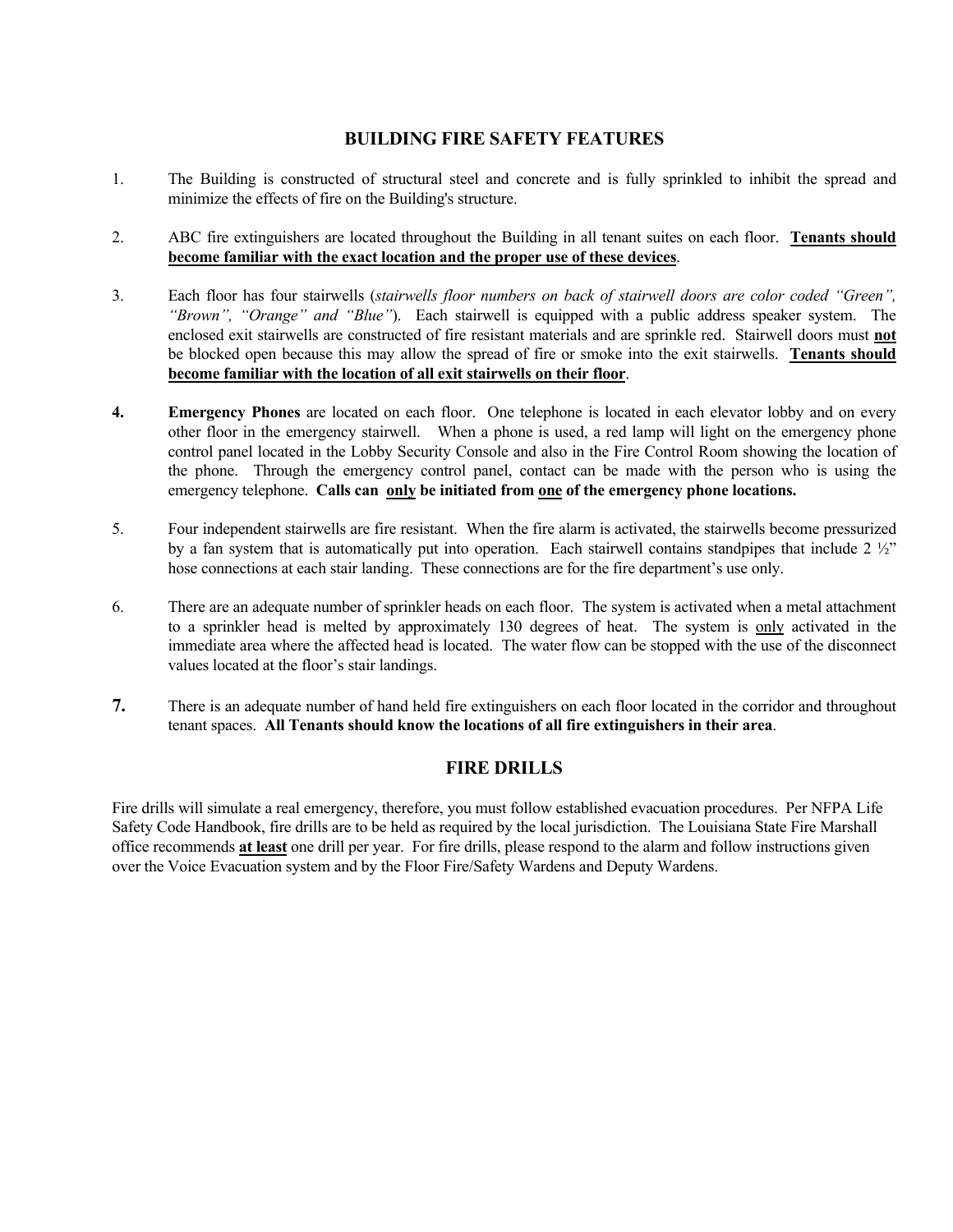#### **FIRE EXTINGUISHERS**

Multi-purpose "ABC" extinguishers can be purchased to handle all classes of office fires. These chemical-based extinguishers can cause damage to electronic equipment. However, water extinguishers must not be used if an electrical current is present because of the danger of electrical shock. A fire in electronic equipment rooms will almost always require the use of an "ABC" rated fire extinguisher: "A" because there is likely to be paper nearby, "B" because there may be oil or grease involved and "C" because it is electrical equipment.

Tenants are responsible for making arrangements with Building Management to protect areas such as computer rooms, mailrooms, and duplicating and storage areas with fire rated enclosures and fire extinguishers. Depending on the size and value of these areas, smoke detectors or automatic extinguishing systems are recommended.

#### **FIRE EXTINGUISHER OPERATION**

**TO OPERATE:** When using a fire extinguisher, remember the word **P A S** 

**PULL** ... Pull the pin. Some extinguishers require releasing a latch or pressing a puncture lever.

**A**IM ... Aim low, pointing the extinguisher nozzle (or its horn or hose) at the base of the fire.

**S**QUEEZE... Squeeze the handle. This releases the extinguishing agent.

**SWEEP** ... Sweep from side to side at the base of the fire until it appears to be out. Watch the fire area in case fire breaks out again, and repeat the use of the extinguisher if necessary.

Most portable extinguishers work according to these directions, but some do not. Be prepared by making sure you read the directions on your fire extinguishers **before** a fire emergency happens.

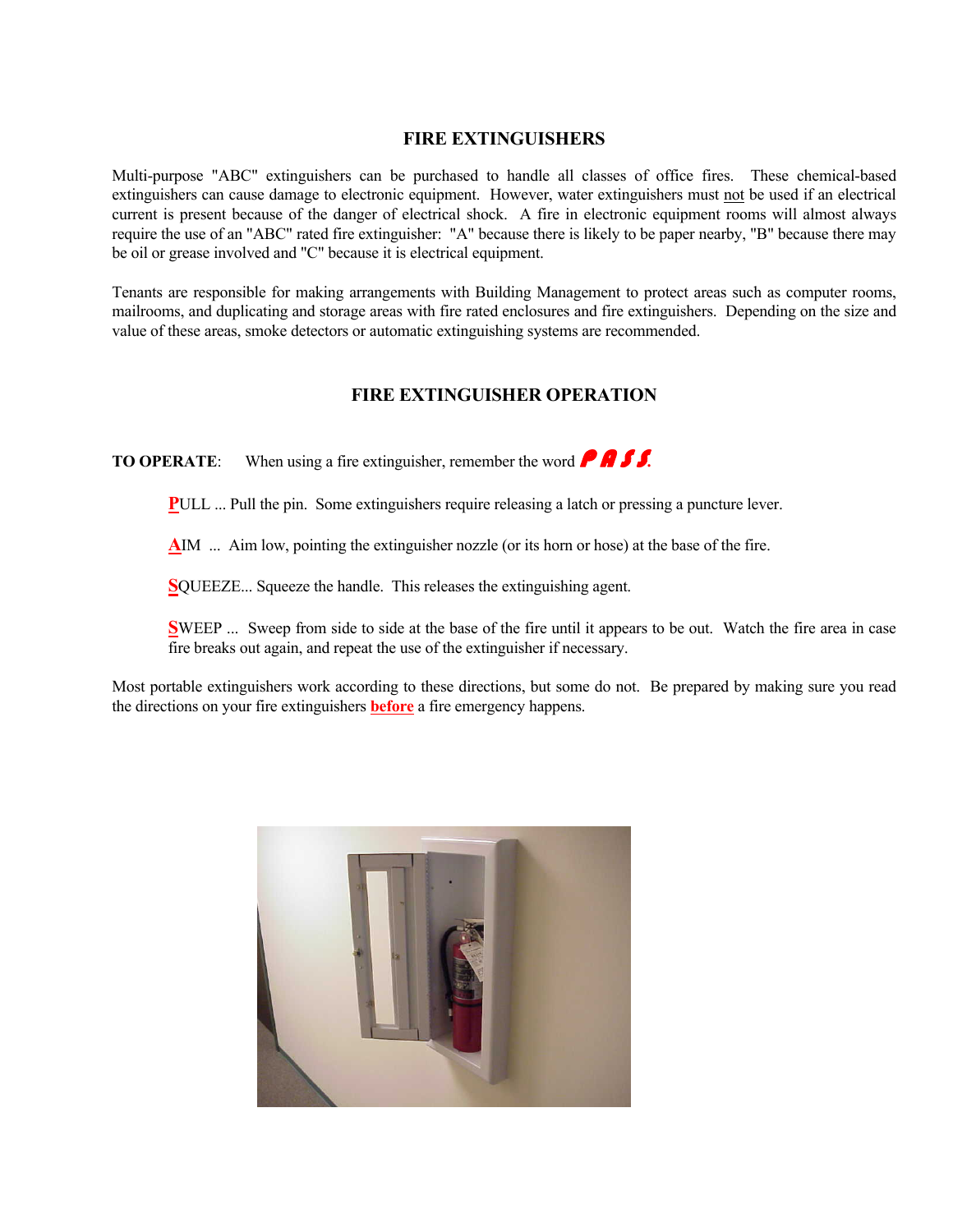### **FIRE EMERGENCY RESPONSIBILITIES**

#### **TENANT RESPONSIBILITIES**

- 1. Every company should appoint a Fire/Safety Warden and Deputy Warden for every 7,500 square feet of space. Searchers (male and female) should also be assigned for each floor. Full-floor and multi-floor tenants will require multiple Fire/Safety Wardens and Deputy Wardens. The people chosen should be individuals who rarely travel and who are familiar with names and faces of all employees in your office. One Fire/Safety Warden should be responsible for the following:
	- a. Development of evacuation plans:
		- Familiarize employees with the location of all exit stairwells.
		- ♦ Familiarize employees with the location and proper use of fire extinguishing equipment within the Building.
		- Inform employees of the Fire/Safety Warden responsible for the order to evacuate.
		- Inform the Building Management Office of all physically challenged people who might require assistance during evacuation.
		- ♦ Designate an OFF-SITE Relocation Meeting Area **away** from the building so all employees know where they are supposed to go and await further instructions
	- b. Assignment of fire-fighting responsibilities.:
		- Designate and train individuals in fire-fighting techniques for small fires only (*areas of less than 10 square feet*).
		- ♦ When the fire-fighting personnel arrive, give them the information they need regarding the cause of the fire and the status of fire-fighting efforts.
	- c. Train employees in emergency response procedures.
	- d. Practice emergency procedures to assure familiarity with individual responsibilities.
	- e. In the event of an actual fire on your floor, make sure the voice EVAC has been transmitted.
	- f. The Fire/Safety Warden should **complete the Responsibilities Reference Chart located in this Handbook and post this conspicuously in areas where employees gather.** This chart should be updated as needed and sent to the Building Management Office.
	- g. On multiple tenant floors, the tenants should know the Fire/Safety Warden and be familiar with the Reference Chart.
	- h. Provide for Fire/Safety Warden and Deputy Warden identification such as armband, hat, and whistle, which are to be used during the fire drills and actual fires.
	- i. Tenants are required to keep the premises in a safe and clean condition. Aisles, corridors and exit doors are to be kept clear of obstructions.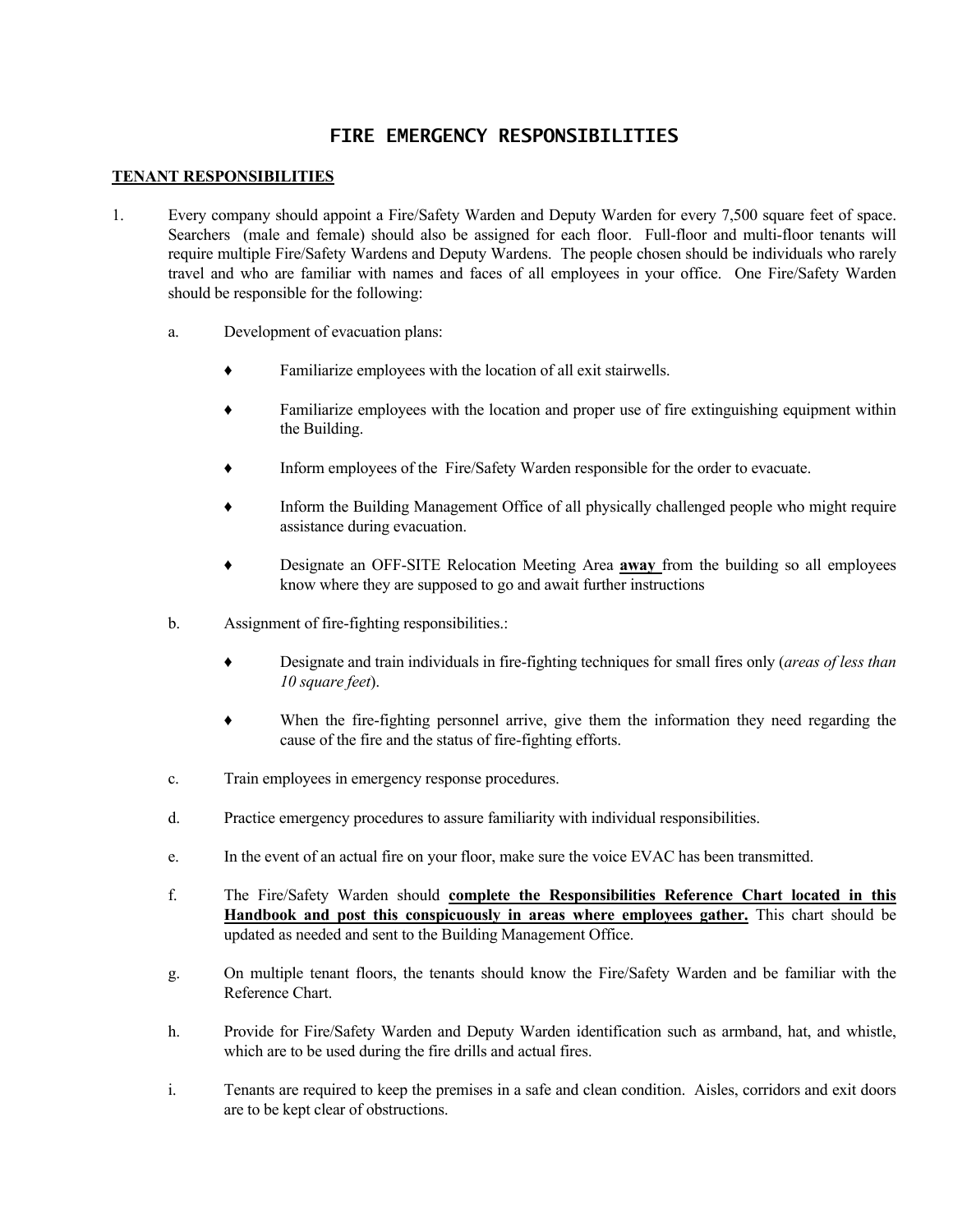- j. Auxiliary fire fighting equipment such as fire extinguishers, which can be found in each tenant suite, should be kept accessible for immediate use. The tenants should provide additional specialized equipment for specific fire hazards and high-risk areas, such as computer rooms, storage areas, etc.
- k. ALL Tenants should participate in the fire drills scheduled by the Building Management Office to familiarize employees with fire exits, fire alarm procedures, etc., and should assemble in the designated areas and follow the instructions of the Fire/Safety Wardens.

#### *The Building Management Team is available to assist you in organizing training sessions for your designated employees.*

- 2. **In the event of a fire in the Tenant's space**, the Fire/Safety Warden is in charge until the Building Management Team, or the Fire Department arrives. The Fire/Safety Warden and the other designated employees should initiate the following emergency procedures:
	- a. Close all doors leading to the fire.
	- b. Immediately call **911,** then call the Building Management Office at **200-5730**, and report the fires exact location and what is burning.
	- c. Initiate fire-fighting operations. Tenants should attempt to extinguish small (*areas of less than 10 square feet*) fires unless doing so would expose them to personal danger and/or cause delay in calling the Office of the Building, or in evacuating the area. If the fire is in a wastebasket, move it to a less dangerous location if possible. If machinery is on fire, shut off power to it.
	- d. Use available fire extinguishers. Use Building "ABC" fire extinguishers for paper wood, cloth, plastic, rubber, grease, oil, or electrical fires.
	- e. A **designated employee should wait by the service elevator** to direct the Building Management Team to the fire scene.
	- f. The Fire/Safety Warden should coordinate his/her activities with those of the Deputy Fire/Safety Wardens and Searchers on the fire floor.
	- g. The Fire/Safety Wardens will give the order to evacuate in accordance with the procedures outlined in the next section. The Fire/Safety Wardens should notify the Building Office of this action. Building Management will immediately proceed to the scene.
	- h. When the Building Management Team arrives on the fire floor, he/she is in charge until the Fire Department arrives. Tenants should assist those efforts. Should evacuation become necessary, an announcement will be made over the Voice Evacuation System.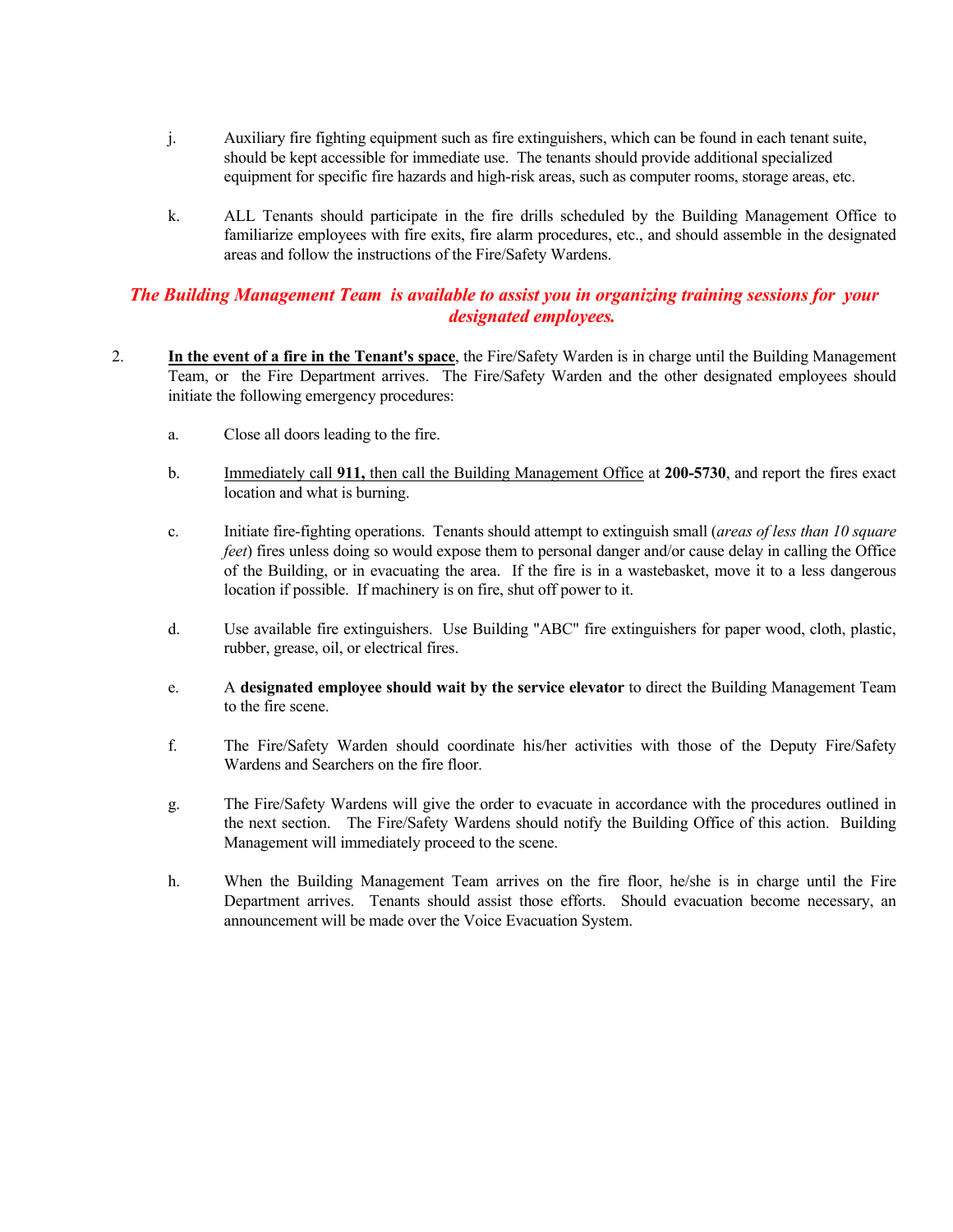### **EVACUATION PROCEDURES**

As stated earlier, the Building is fully sprinkled to inhibit the spread and minimize the effects of fire. I**n most instances when evacuation of an area is required, only the fire floor and one floor immediately above and one floor immediately below will need to be evacuated**. (*The Fire Department will designate a floor for their Command Post*). In order to ensure clear uninhibited entry for the Fire Department into the Building and to the fire area, it is extremely important that all tenants evacuate in the precise manner and to the exact Relocation Meeting Area designated by their written evacuation plan or the Fire Department.

The following evacuation procedures should be observed:

- 1. Do **NOT** grab purses or bulky personal items as these become obstructions in the stairwell. You will be allowed back into the space after the Fire Department or Building Management determines it is safe to re-enter.
- 2. Before opening any door to the corridor, check the door and doorknob for heat using the back of your hand. If it is warm, stay in your office and caulk around the door seams using wet towels or duct tape. **DO NOT OPEN THE DOOR!** Find another exit to the corridor.
- 3. If both your door and doorknob are cold, and you leave your office:
	- a. Check for smoke in the corridor.
	- b. When smoke is present, stay low by crawling since clean air is closest to the floor.
	- c. Everyone should proceed quickly, but calmly to the nearest stairwell. **DO NOT RUN!** All the stairwells are constructed with fire-resistant materials to provide safe evacuation for building occupants.
	- d. **DO NOT PANIC!** Panic is the most harmful and most difficult element to control in an emergency. Avoiding panic is accomplished through the following steps:
		- 1) Knowledge of procedures that must be followed.
		- 2) Confidence in the responsible personnel's ability and guidance.
		- 3) Calmness and self-confidence of responsible personnel.

#### e. **DO NOT USE THE ELEVATORS!**

- f. Check stairwells for smoke.
- g. If the corridor and/or stairwells are smoke filled, **RETURN TO YOUR OFFICE**.
- h. Once you are in the stairwell, should you encounter smoke on your descent, get out of the stairwell into any clear corridor and proceed to a different stairwell.
- i. **Evacuate to the Relocation Meeting Area that each Fire/Safety Warden has designated** per their written evacuation plan or the Fire Department. Your designated evacuation area **must be outside** of the Building. Please move to areas across the street to insure you do not inhibit fire-fighting activities.
- 4. A Fire/Safety Warden (*and Deputy Warden*) should be designated to walk the suite to assist employees and make sure everyone is aware of the evacuation order.
- 5. The last person leaving any enclosed office area should close the office door, **without locking it**. This will help to confine any fire until the arrival of the Fire Department.
- 6. Form a single-file line at the stairwell exit door and proceed, calmly and carefully down the staircase to your designated Relocation Meeting Area in the evacuation instructions. No one, however, should open any door without first checking to see if it is hot. If the door is hot, proceed to another floor.
- 7. Conversation should be kept to a minimum. Everyone should stay in a single-file line on the **outside wall** of the staircase. Women should remove high heel shoes. The inside rail (shortest route) is for fire personnel.
- 8. Once the evacuation has begun, no one should attempt to re-enter the evacuated area until it has been declared safe by the Fire Department officials or Building Management.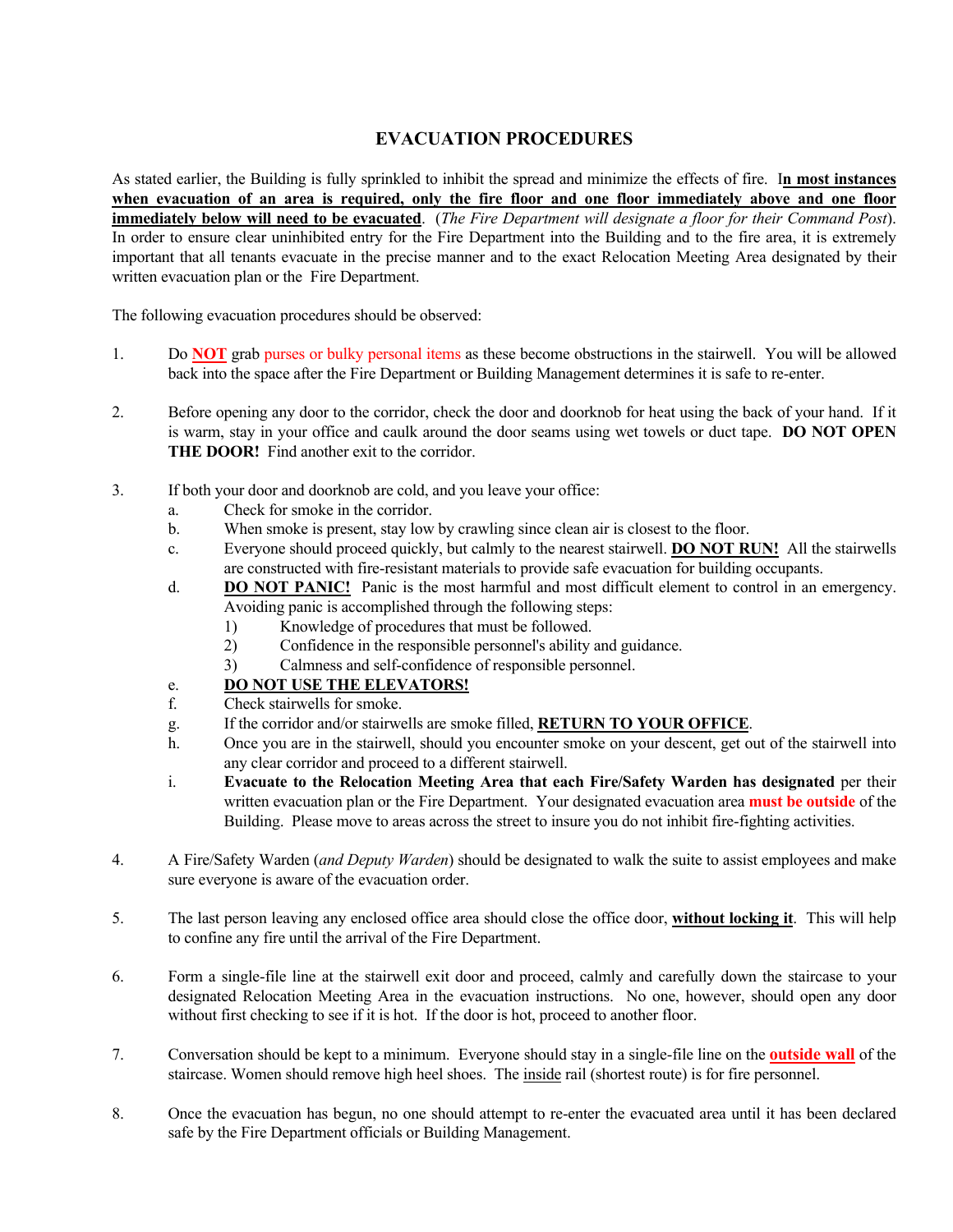- 9. Upon arrival at the Relocation Meeting Area designated by each tenant's written evacuation plan, everyone should remain there. No one should leave the area unless directed to do so by the Fire Department or Building Management.
- 10. The Searchers or Deputy Warden should proceed to take a head count to determine if everyone is accounted for. If someone is missing, this information should be relayed to your Fire/Safety Warden (or to Security personnel if after business hours). **The Fire/Safety Warden is responsible for reporting the head count to the Building Management Team .**

If evacuation of an area is not possible because fire or thick smoke blocks all escape routes, the following procedures should be observed.

- 1. Move as far away from the fire as possible. Close all doors as you go. Every closed door between you and the fire provides a barrier against smoke.
- 2. **Call 911**. If you are unable to reach the Fire Department, then contact the Building Management Office with your precise location.
- 3. Stuff clothing or other material around ventilation ducts and cracks in the doors to prevent smoke-filled air from penetrating the area.
- 4. **DO NOT BREAK THE GLASS**. Under certain conditions, an open window may draw smoke into the area. If the glass has been broken, there will be no way to stop the smoke from entering the room.

#### **EVACUATING THE DISABLED**

It is the intent of the Emergency Evacuation Program to ensure the safe removal of all employees from the building. The Fire Marshall recognizes that some employees are in wheelchairs and cannot walk down the stairs. Those employees will be evacuated under the following conditions:

**Move the disabled employee to the door of the nearest stairwell and wait until traffic from upper floors is clear before moving employee into the stairwell. The Fire Marshall recommends that you use the Buddy System to notify Emergency personnel in the lobby. There are emergency phones in the stairwells. The Floor Fire/Safety Warden should be responsible for updating the Building Management Office list whenever changes are needed. This list is also kept in the Fire Control Room for use by the Fire Department.** 

**Special Provisions:** Where necessary, all responsible team members will identify those employees whose physical condition may require special or additional arrangement. For example, the employment of a deaf person may require some visual signaling device, located on his desk or on the office wall, indicating that the general alarm sounded.

#### **RECOMMENDED FIRE SAFETY FEATURE FOR TENANT SPACES**

- 1. Tenants should make arrangements with Building Management to protect areas such as computer rooms, mailrooms, and duplicating and storage areas with fire-rated enclosures and fire extinguishers. If the size or value density of these areas is large, smoke detectors or automatic extinguishing systems should be considered. Call the Building Management Office if you need any assistance in arranging the purchase of any of the above equipment.
	- 2. Tenants should take steps to safeguard their business from the effects of a fire in the Building by protecting vital documents and company records. Off-site storage duplicate records or fire-resistance storage areas can do this. The specific method of protection will depend on the size and nature of the material involved.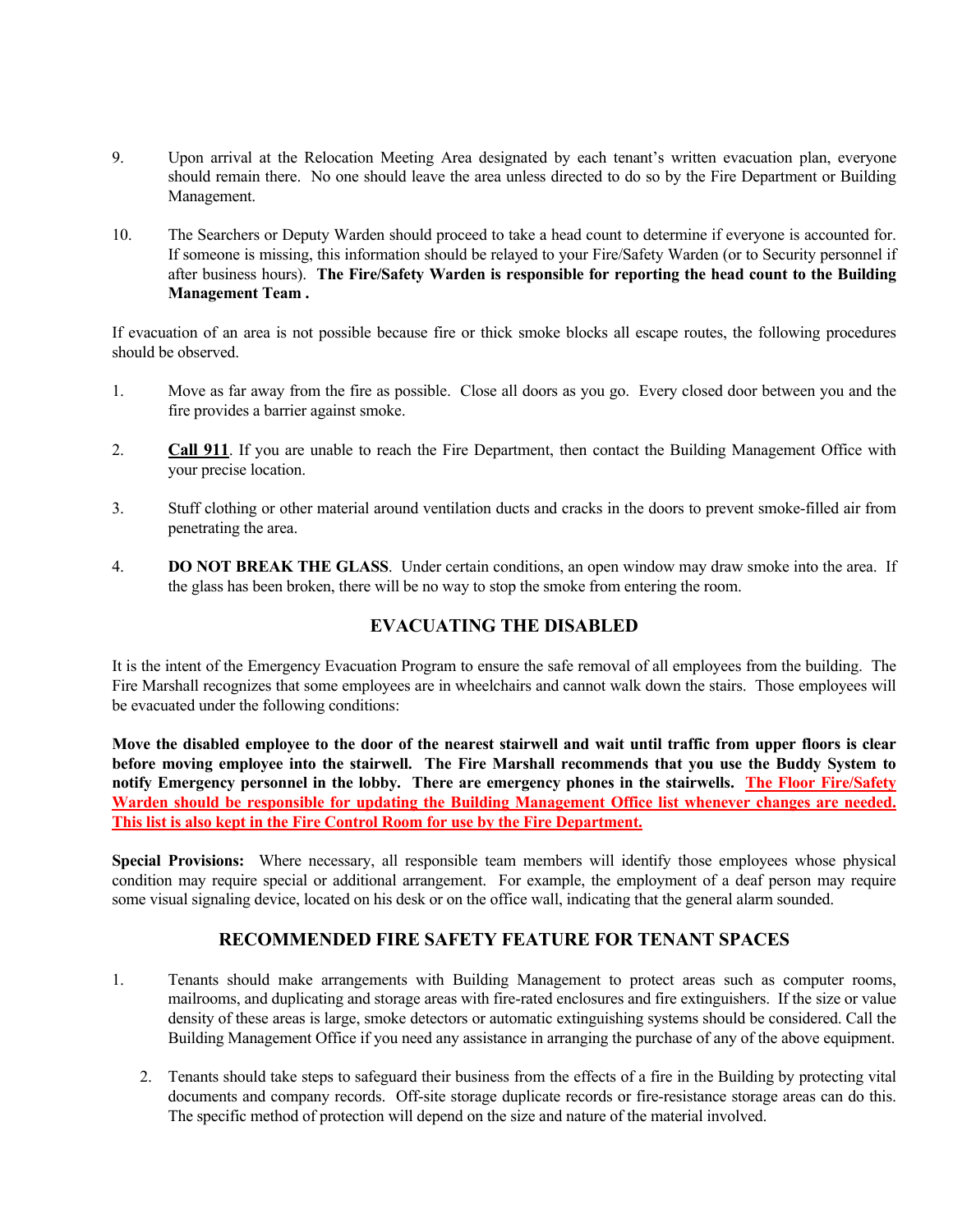| <b>ROLE</b>                                       | <b>FIRE PROTECTION DUTIES</b>                                                                                                                             |  |
|---------------------------------------------------|-----------------------------------------------------------------------------------------------------------------------------------------------------------|--|
| <b>I. FIRE/SAFETY WARDENS</b>                     | 1. Ascertains the location of the fire and sound the alarm if this has not already been done.                                                             |  |
|                                                   | 2. CALL 911; then notify the Building office of a fire emergency.                                                                                         |  |
|                                                   | 4. Gives the order to evacuate if necessary prior to the arrival of the Building Management Team                                                          |  |
|                                                   | 5. Gives instructions to the Searchers; coordinates evacuation for tenants with physical disabilities.                                                    |  |
|                                                   | 6 Reports back to Building Management once all occupants are accounted for.                                                                               |  |
|                                                   | 7 Participates in semi-annual fire drills.                                                                                                                |  |
|                                                   | 8 Maintains fire protection supplies (flashlights, batteries, arm bands, whistles).                                                                       |  |
|                                                   | 9 Maintains Tenant Responsibilities Reference Chart.                                                                                                      |  |
| <b>II. DEPUTY WARDENS AND</b><br><b>SEARCHERS</b> | 1. Follows instructions from Tenant Fire/Safety Wardens.                                                                                                  |  |
|                                                   | 2. Searches lavatories to verify all individuals have evacuated; closes doors.                                                                            |  |
|                                                   | 3. Takes a head count after an evacuation to verify that all regular occupants on the floor have<br>been evacuated and reports this to Fire/Safety Warden |  |
|                                                   | 4. Participates in semi-annual fire drills.                                                                                                               |  |
| <b>III. BUILDING MANAGER</b>                      | 1. Manages Security team, and directs activity in Building Entrance Lobby                                                                                 |  |
|                                                   |                                                                                                                                                           |  |
|                                                   | 2. Organizes and participates in semi-annual fire drills.                                                                                                 |  |
|                                                   | 3. Plans and conducts Tenant Safety training for building staff.                                                                                          |  |
| <b>IV. BUIDING MANAGER</b>                        | 1. Manages all building activities excluding the fire floor.                                                                                              |  |
|                                                   | 2. Communicates with Building Management Team regarding status and implementation.                                                                        |  |
|                                                   | 3. Calls the Fire Department if fire alarm panel is not operational.                                                                                      |  |
|                                                   | 4. Orders evacuation of non-fire floors.                                                                                                                  |  |
| <b>V. CHIEF ENGINEER</b>                          | 1. Investigates emergency; communicates with Bldg. Management Team.                                                                                       |  |
| VI. SECURITY SUPERVISOR                           | 1. Reports to Assistant GM and monitors stairwells                                                                                                        |  |
|                                                   | 2. Assists evacuation to EXTERIOR assigned meeting location, or refuge floor.                                                                             |  |
|                                                   | 3. Reports status of evacuation to the Building Management.                                                                                               |  |
|                                                   | 4. Meets and gives Fire Department necessary keys                                                                                                         |  |
|                                                   | 5. Maintains communication with the Building Management to implement instructions.                                                                        |  |
| VII. FIRE DEPARTMENT                              | 1. Manages all Building activities upon arrival at the Building.                                                                                          |  |
|                                                   | 2. Moves tenants with physical disabilities.                                                                                                              |  |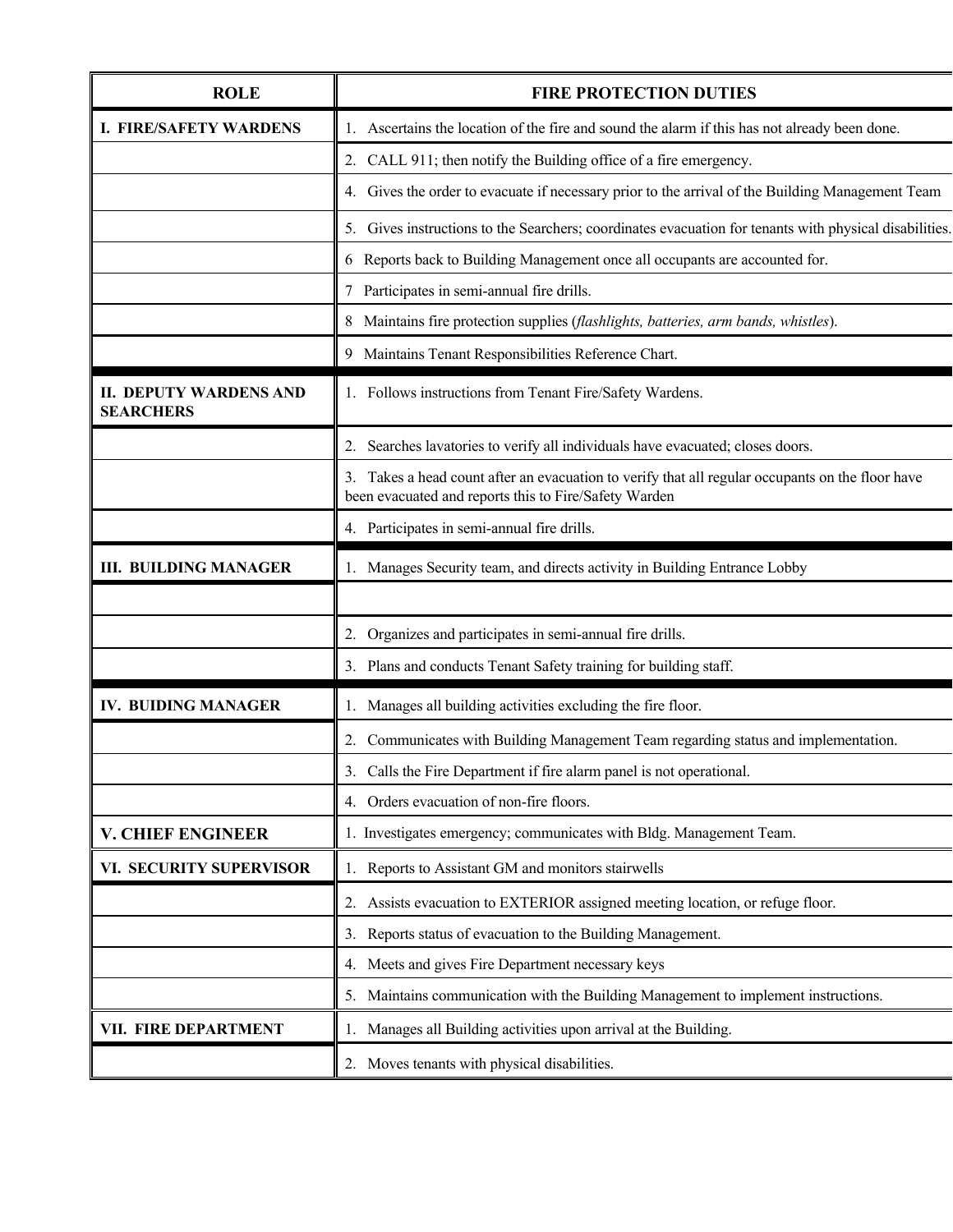#### **FIRE PREVENTION TIPS**

- 1. Make sure appliances such as coffee makers are turned off at night.
- 2. If electrical equipment or a fluorescent light is not working properly, or if it gives off an unusual odor, disconnect the equipment or turn off the light and call the Building Management Office.
- 3. Protect extension cords from damage by not pulling them across doorways or any place where they will be stepped on. Do not plug more than one extension cord into another and do not plug more than one extension cord into one outlet. Do not exceed amperage load as specified by the manufacturer.
- 4. Leave **at least 20 INCHES from the** ceiling for stacked materials; allow space for air to circulate around copy machines, word processors, microwave ovens, and other equipment that gives off heat.
- 5. Report all burned out "Exit" sign bulbs to the Building Management Office.
- 6. Flammable debris, fluids or chemicals should be properly stored per code requirements.
- 7. Make sure the power is shut off on all office equipment such as copiers, typewriters, calculators, computers, etc. at the close of the business day.
- 8. Freight elevator lobbies on all floors should be kept clear at all times to provide access for emergency equipment. Tenant belongings and deliveries should not be stored in freight lobby areas.
- 9. Know the location on your floor of the fire exits and fire extinguishers in your suite.
- 10. Become acquainted with the location of the nearest fire exit stairwell.
- 11. Check procedures for evacuating disabled personnel.
- 12. Keep several flashlights with fresh batteries in an easily accessible location for emergency use.
- 13. Do not open doors that feel hot.
- 14. Do not prop fire stair doors open or permit doors to remain open.
- 15. Close all doors behind you.
- 16. Do not fight a fire by yourself.
- 17. Do not panic remain calm wait for help, if necessary.
- 18. Evacuate according to evacuation procedures, which include following instructions from Fire/Safety Wardens, Building Management and the New Orleans Fire Department.
- 19. Walk quickly when directed, but do not run.
- 20. **Do not use the elevators** for emergency evacuation. **USE STAIRS** unless directed otherwise.
- 21. If you are exposed to heat or smoke, stay low near the floor.
- 22. Do not go back for your personal property or for other reasons.
- 23. Do not return to the building until you are instructed to do.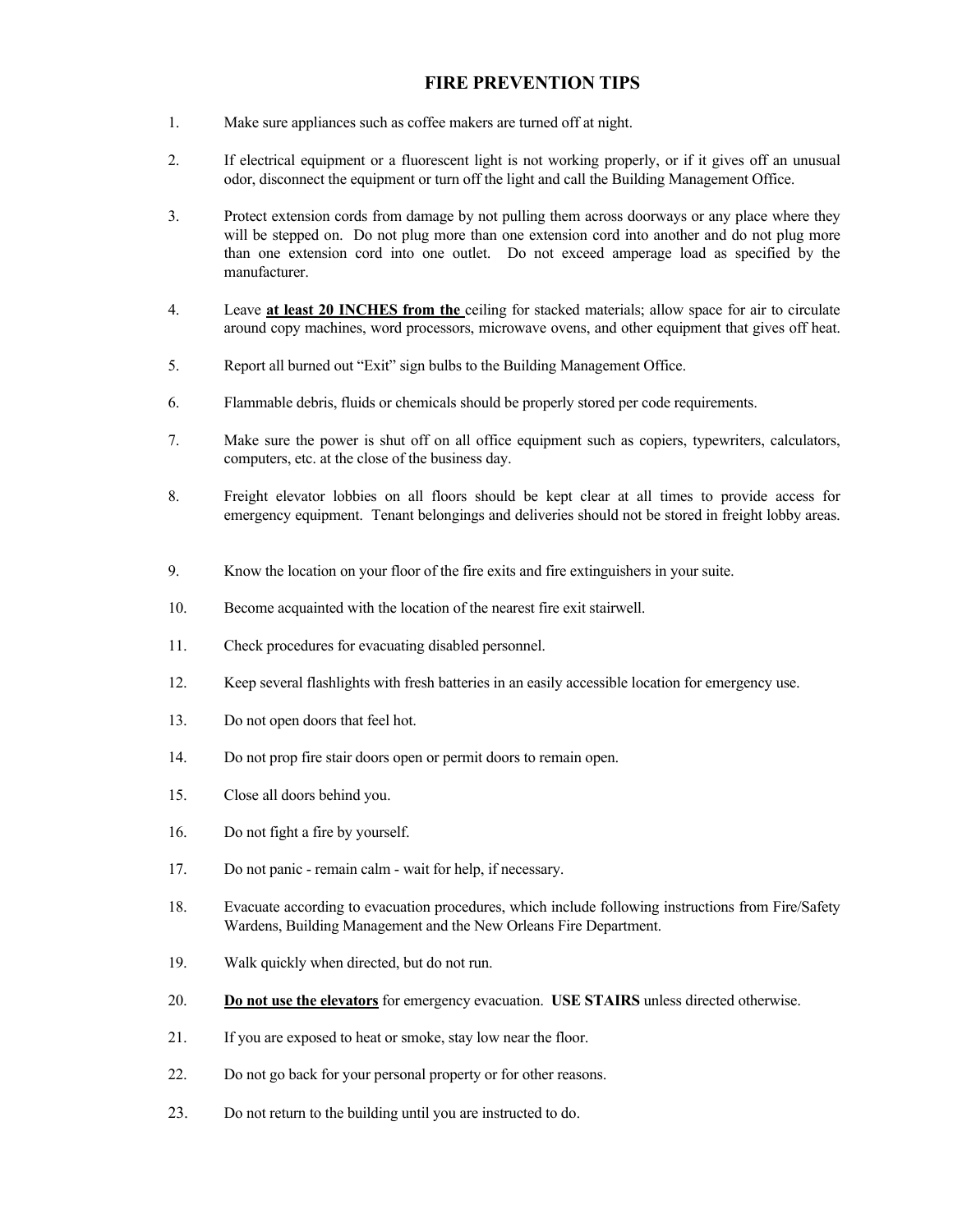# **TENANT FLOOR PLAN**

# *KNOW YOUR ESCAPE ROUTE TO THE STAIRWAYS!*

Insert a copy of your floor plan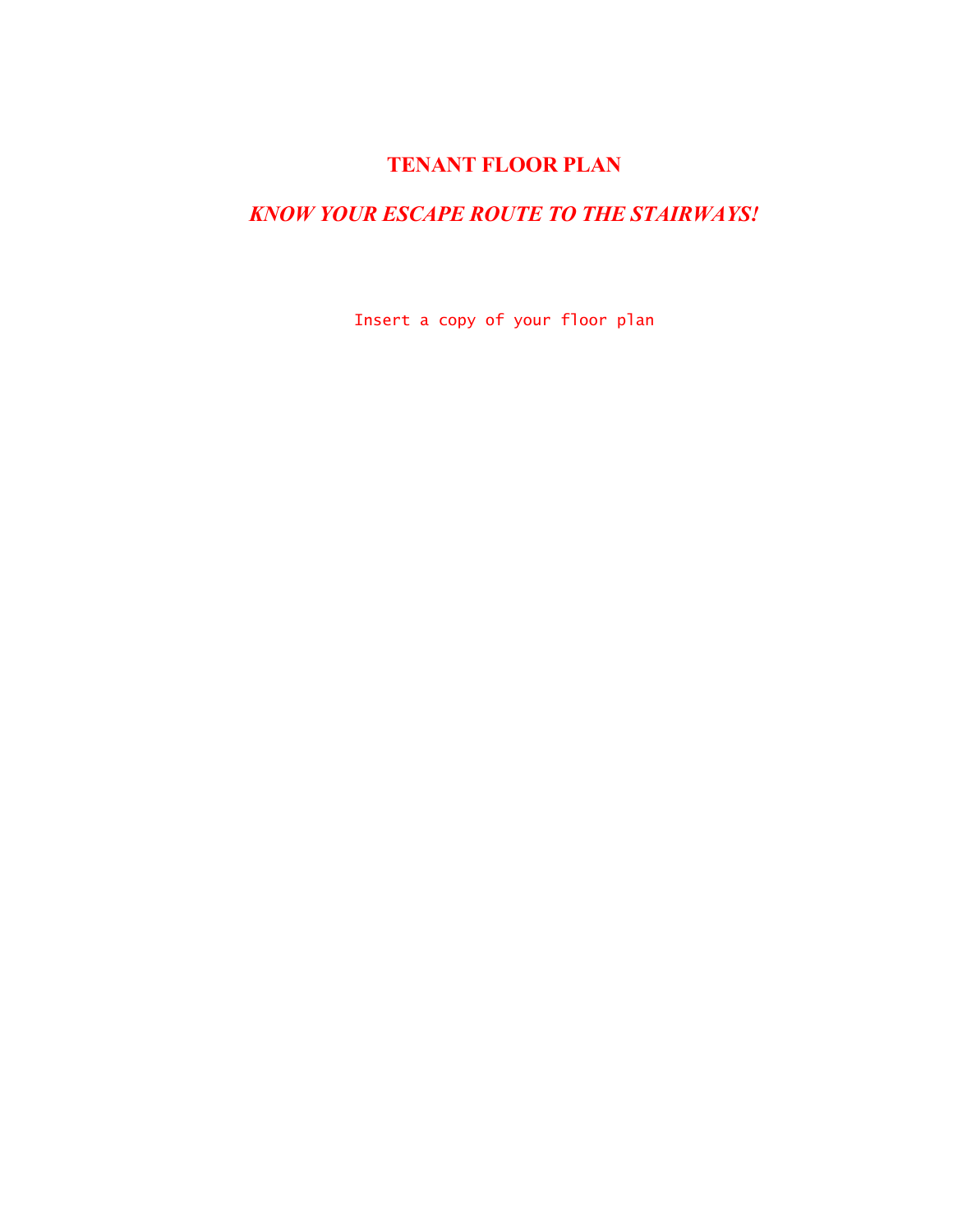#### **BOMB THREAT INFORMATION AND GUIDELINES**

#### **GENERAL INFORMATION**

The most common threats are made by direct telephone calls to the Police Department. However, some threatening calls are made to third parties such as television studios and newspaper offices. There are two reasons for a caller to report that a bomb is to go off at a particular location:

- 1. The caller knows that an explosive or incendiary device has been or will be placed in the building and wants to minimize personal injury. The caller may be the person who planted the device, or just someone who is aware of such information.
- 2. The caller wants to create an atmosphere that spreads panic and disrupts normal business activity. This could be the ultimate goal of the caller.

#### **SUSPICIOUS ITEMS**

1. Letters that are unusually bulky or weighty.

 2. Parcels or envelopes with chemical or oily stains, or simply do not look or feel ordinary.

3. Parcels or envelopes without a return address or with foreign postmark.

#### **DON'TS**

- 1. **DO NOT** handle the item or attempt to open.
- 2. **DO NOT** place parcel in water.
- 3. **DO NOT** remove any binding material or pull/cut any protruding material.

#### **BASIC TENANT RESPONSIBILITIES**

Each Tenant should brief the telephone receptionist on bomb threat procedures AND should have a copy of the bomb threat checklist near the receptionist's telephone.

#### **BOMB THREAT RECEIVED BY A TENANT GUIDELINES**:

- 1. **BOMB THREAT FORMS**: Refer to the Call Record form at the end of this Manual. When a call is received, a BOMB THREAT FORM should be readily available. It is recommended that the form be copied onto **red paper** so that the persons adjacent to the individual taking the call will recognize the form and alert the proper party immediately. It also allows the form to be found quickly. If a form is not available, that person should jot down all of the conversation that is remembered. Try to obtain as much information as possible. Be prepared to relate this information to the police when they arrive.
- 2. **NOTIFICATION**: Immediately call 911 then call the MANAGEMENT OFFICE, advising as follows:
	- 1. Your name
	- 2. The telephone you are calling from
	- 3. The floor and suite number you are calling from
	- 4. The firm you are employed with

 If possible, have a second employee call 911 and then the Building Management Office while the bomb threat caller is on the phone.

3. The actual order to evacuate your space must be given by your Fire/Safety Warden.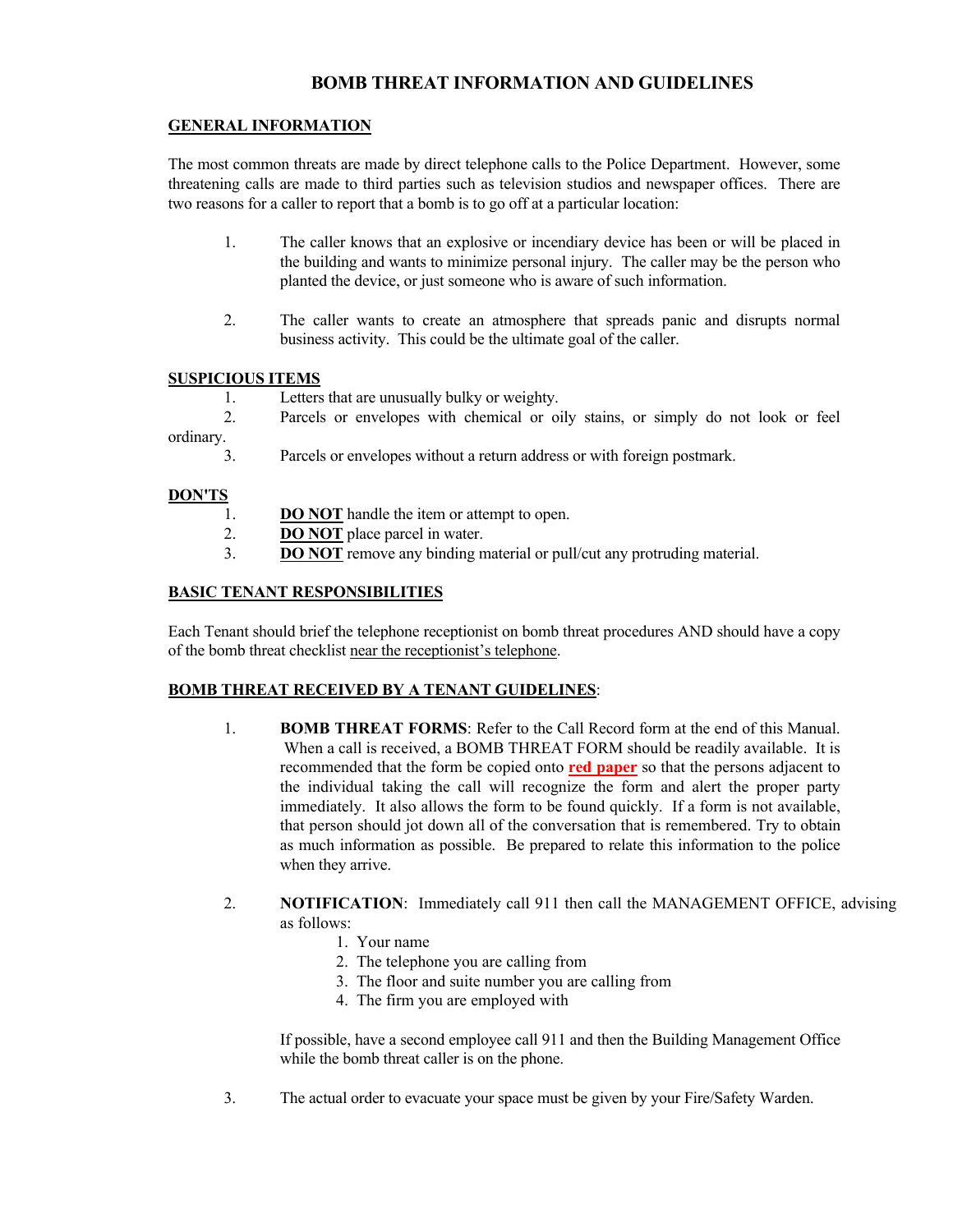- 4. Be alert for any unfamiliar people and/or objects to point out to the police or Building staff upon their arrival. **DO NOT** touch or handle any suspected object.
- 5. Written bomb threats are less frequent than telephone threats but must be considered carefully.
- 6. Avoid physical handling of the written threat. The police department for fingerprints, postmarks, handwriting, and typewriting will analyze this evidence.

**The Fire/Safety Wardens, Deputy Wardens and Searchers are responsible for making a complete search of tenant space to identify any suspicious items or packages which do not belong in the area**. Building Management Team will search all common areas, i.e.: restrooms, common corridors, elevator lobbies, hallways, and stairwells. If a suspicious item is identified, the police will investigate the object.

#### **BOMB THREAT RECEIVED BY THE OFFICE OF THE BUILDING**

In the event that the Building Management Office receives a bomb threat, observe the following guidelines:

- 1. The Police Department will be notified immediately.
- 2. The Building Management Office will notify the Fire/Safety Warden in the affected area of the situation. The Fire/Safety Warden will give the order to evacuate if necessary.
- 3. Tenants should search their offices and report any unfamiliar people or objects to 911 and then notify the building office. **DO NOT** touch or handle any suspected objects.
- 4. The Fire/Safety Warden should cooperate with the Police to identify any suspicious items or packages, which do not belong in the space.
- 5. If the bomb threat is received against the Building, and not a specific floor, all public areas will be searched by the building team.

#### **TENANT EVACUATION**

The Building Management Office will notify tenants if Police recommend an evacuation. If a floor is indicated in the threat, the tenants on the 2 floors above and 2 floors below will be notified to evacuate. If no floor is indicated and evacuation is recommended, a general building alarm will be sounded. If your Fire/Safety Warden gives the order to evacuate, all of the following steps should be followed:

- 1. The Fire/Safety Warden will make sure all employees are notified.
- 2. Everyone should proceed quickly, but calmly, to the nearest stairway exit. **DO NOT RUN!**
- 3. The Fire/Safety Warden or Deputy Warden should walk the suite as a double check to assist employees and make sure everyone is aware of the evacuation order.
- 4. Evacuation is normally two floors below and two floors above the bomb. Once the evacuation has begun, no one should attempt to re-enter the evacuated area until it has been declared safe by the Police Department.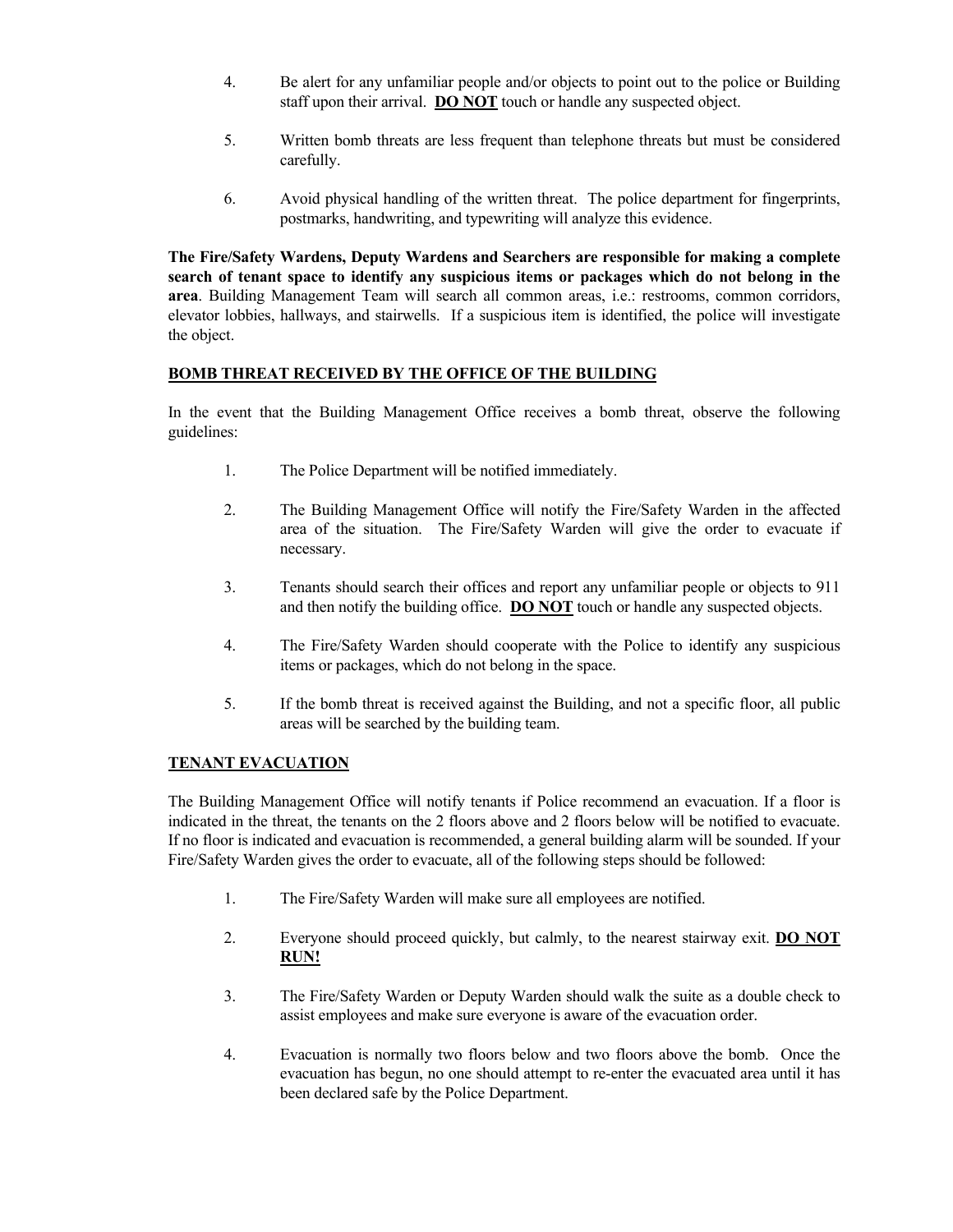- 5. Upon arrival at Relocation Meeting Area, everyone should remain there. No one should wander about or leave unless directed to do so by the Police or Building Management Office.
- 6. The Searcher or Deputy Fire/Safety Warden should proceed to take a head count to determine if anyone is missing from their office. If someone is missing, this information should be relayed to the Building Management Office Team.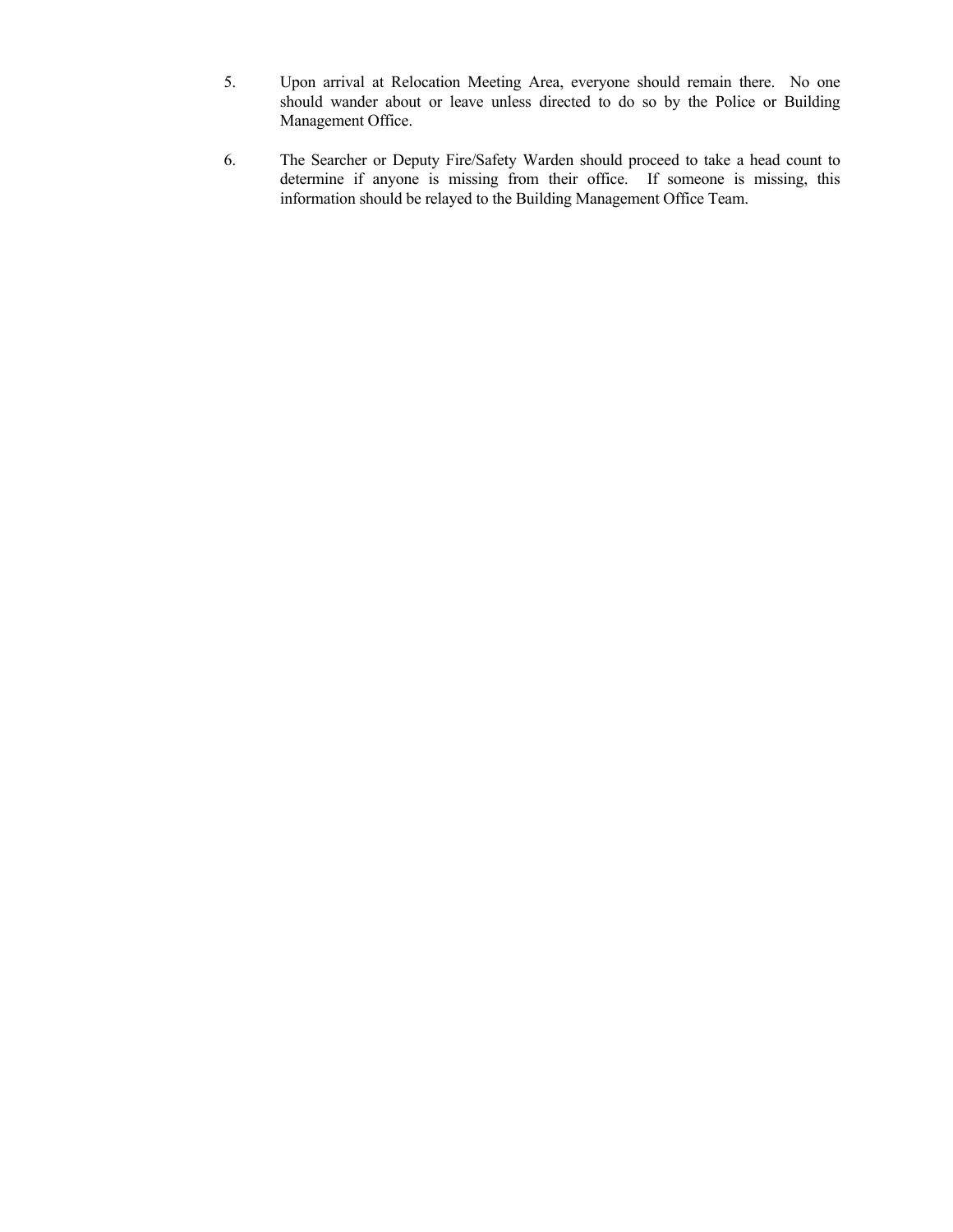#### **BUILDING SECURITY**

#### **GENERAL INFORMATION**

Security plays an extremely important role in the overall smooth operation of the Building. Good security protects the Building against carelessness, negligence, malicious mischief, theft, safety hazards, sabotage, and fire.

601 Poydras is staffed by security on a 24-hour, seven-day-a-week basis. They are easily recognized as they are always dressed in uniforms. Our security personnel act as a deterrent to the would-be criminal as well as enforce building regulations, maintain order, and are on the alert for any unusual activities within the Building.

As a theft preventive measure, each time you, one of your employees, or your vendors or contractors remove any equipment from the Building, a letter from the Tenant's office must be presented to the guard on duty for validation.

In special cases where you have vendors or contractors (*carpet cleaning, installation of computer equipment, etc.*) coming in after-hours or on the weekends, you must email the Building Management Office stating who (*name of the company and individual, if possible*) will be coming, the date, and the approximate time. Also give a brief description of what they will be doing. Request that the individual(s) have some form of identification to present to the guard on duty. *Please note that the security personnel do not have the authority under any circumstances to unlock tenant spaces.*

As hard as we try, there are still occasions when we may need to escort an unwanted visitor from the Building or to investigate a theft. The inconvenience caused by these situations can be minimized if the procedures above are observed.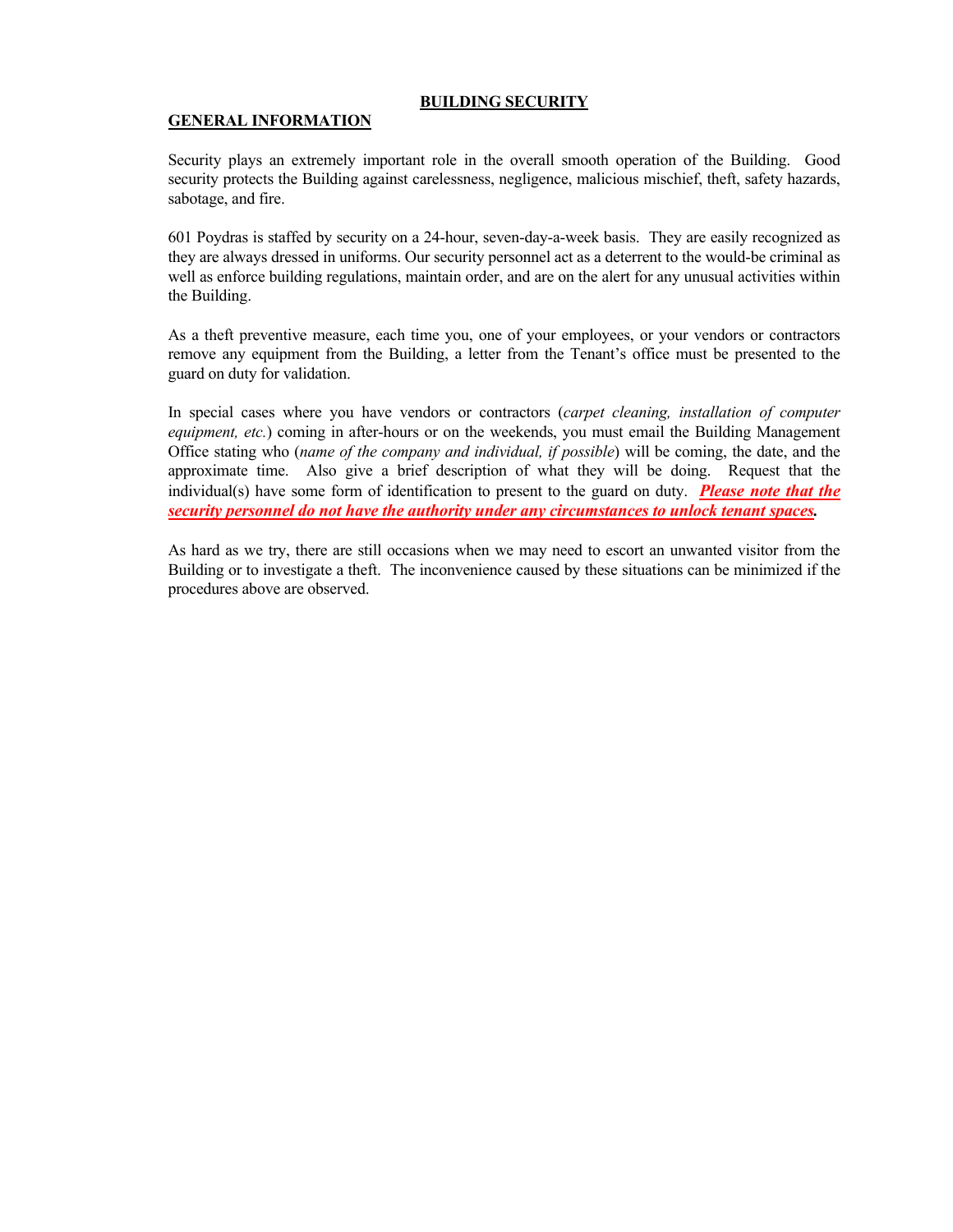#### **TENANT SECURITY RESPONSIBILITIES**

Remember that the best way to improve security is for each tenant in the Building to take an active role just as you would in the neighborhood where you live.

- 1. Make sure all doors to your offices are locked and secured at the close of your business day. This is extremely important on the weekends.
- 2. Do not hesitate to report any suspicious or disorderly individuals to the Building Management Office. Our Building security personnel will escort them from the Building.
- 3. Solicitation is not permitted in the Building, and any individual who enters your offices for this purpose should be reported to the Building Management. Building security personnel will escort them from the building.
- 4. Email the Management Office of any building keys, which are lost. This includes keys to your suite, washroom keys, storeroom keys, building and parking access cards.
- 5. Keep Building Access Cards out of the hands of those who do not need them. Maintain up-todate records of all your employees who have cards. When individuals have been removed from your employment for any reason, always retrieve Access cards and keys. Email the Management Office immediately if Access cards are not returned so we can delete the card from our system.

#### **Emergency Access List**

Each tenant must provide our office a listing of responsible people whom we can contact if we need to get into your office after hours. These people should be listed in the order in which they should be contacted. The only time we will call this list is if an emergency warrants. Please keep us updated as the names change. The time we lost trying to find the right person could be critical.

#### **THEFT**

Should you suspect that your offices have been broken into or if items are found to be missing, contact the New Orleans Police Department, and the Management Office of the Building. Our Security Staff submits a written report of these incidents to the General Manager immediately following investigation of the matter. In the meantime, try to avoid disturbing anything in areas, which you feel might have been affected by an intruder.

#### **LOST AND FOUND**

Any individual finding lost items should turn them in to the Management Office of the Building, or to the Security Desk in the Lobby. You can also call the Management Office if you have lost any items.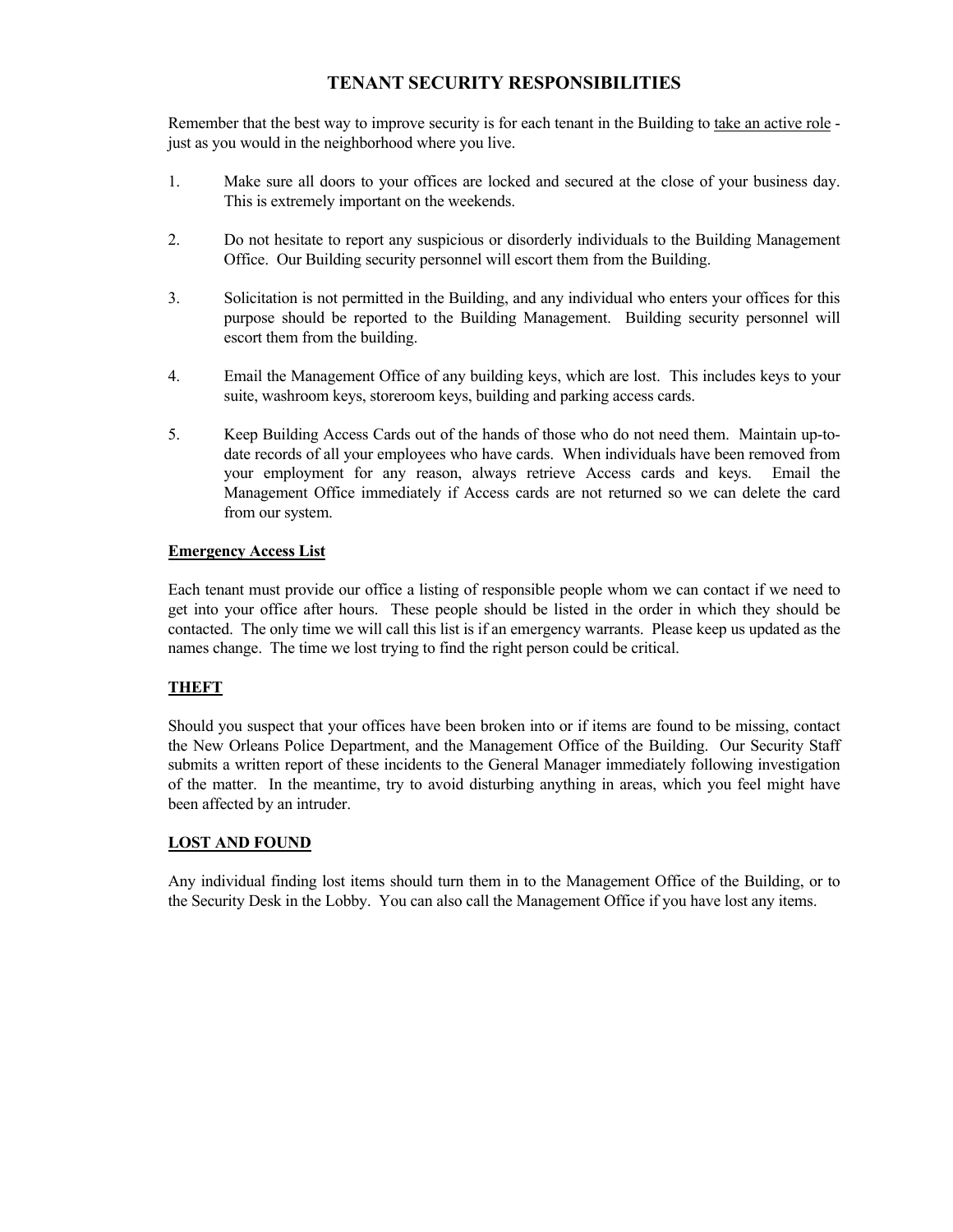#### **MEDICAL EMERGENCY**

#### **TENANTS REQUIRING MEDICAL ATTENTION**

1. Call **911**. Be prepared to provide the following information:

- a. The address of the Building 601 Poydras
- b. The floor and suite number.
- 2. Call the Building Management Office and we will alert Building Security who will:
	- a. Wait outside on the street to meet the ambulance at the Building entrance.
	- b. Bring the necessary elevator to the lobby level.
	- c. Meet the emergency crew and direct them to the appropriate area.
	- d. Have personnel waiting on the appropriate floor to direct emergency crew.

3. Unless you have the appropriate medical training, do not attempt any heroics. Reassure the victim that help is on the way, and wait for the arrival of medical personnel.

#### **AMBULANCE SERVICES**

The New Orleans Ambulance Service (dial **911**) will automatically take the patient to the nearest medical facility. If another hospital is desired in non-emergency situations, consult the yellow pages in advance for ambulance services. Have the name and number of the alternative service handy.

#### **HOSPITALS**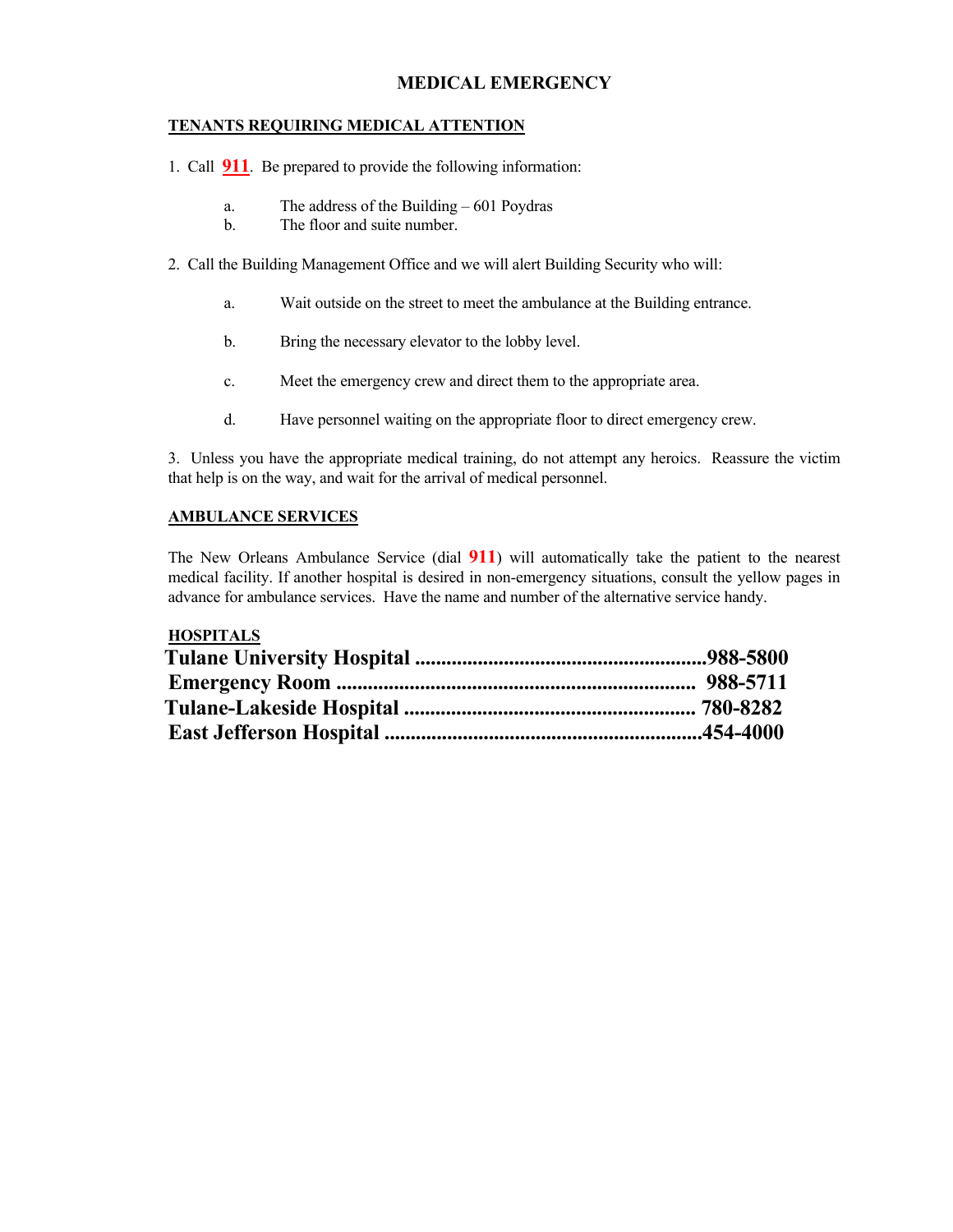#### **POWER FAILURE**

This Building is designed to minimize the risk of a general power failure resulting from causes within the building. We have a backup generator which operates one elevator in each elevator bank, provides emergency lighting through out the building and in the stairways. Typically, should a power failure occur, it would affect either an isolated area of the building or some larger portion of the downtown area. In the event of an electrical failure, the following guidelines should be observed:

- 1. Contact the Management Office of the Building
- 2. Open draperies and raise blinds to let in outside light. If there is adequate lighting from windows, continue performing assignments as well as possible.
- 3. If you are instructed to evacuate, lock all areas.
- 4. Do NOT congregate in lobby areas, move away from the building to your designated evacuation area.
- 5. If you are trapped in an elevator during a power failure, wait for assistance. Your elevators will cease operation, but WILL NOT FALL. Do not force open the doors. DO NOT PANIC. Use the phone inside the elevator to contact Security Console.
- 6. Security will advise you regarding the length and cause of the power failure as soon as possible over the Voice Evacuation system.
- 7. Advise the Building Management team if you instruct your employees to go home so our parking contractor can expedite their departure from the garage.

#### **ELEVATOR EMERGENCY**

Elevators are one of the safest modes of transportation. They are monitored at the Security console. If you press the alarm button on the outside of the panel, it results in a bell alarm only, and does not call Security. We have upgraded the emergency device in every elevator to be ADA compliant so please use that device as follows:.

**The emergency device is located in the right hand panel in each elevator. Open the panel door, press the button in the panel. It will beep for 30 seconds, and then will ring down to the Security console. If the Security line is busy, it will automatically ring the Carson Elevator Call Center. Again, please stay calm and advise Security or the Call Center of the elevator # and describe your situation.** 

#### Here is what happens:

- 1. Security will respond to the call.
- 2. The elevator contractor will be contacted by Security and placed in route to the building.
- 3. Once the elevator contractor arrives on property, they will identify the problem and render assistance.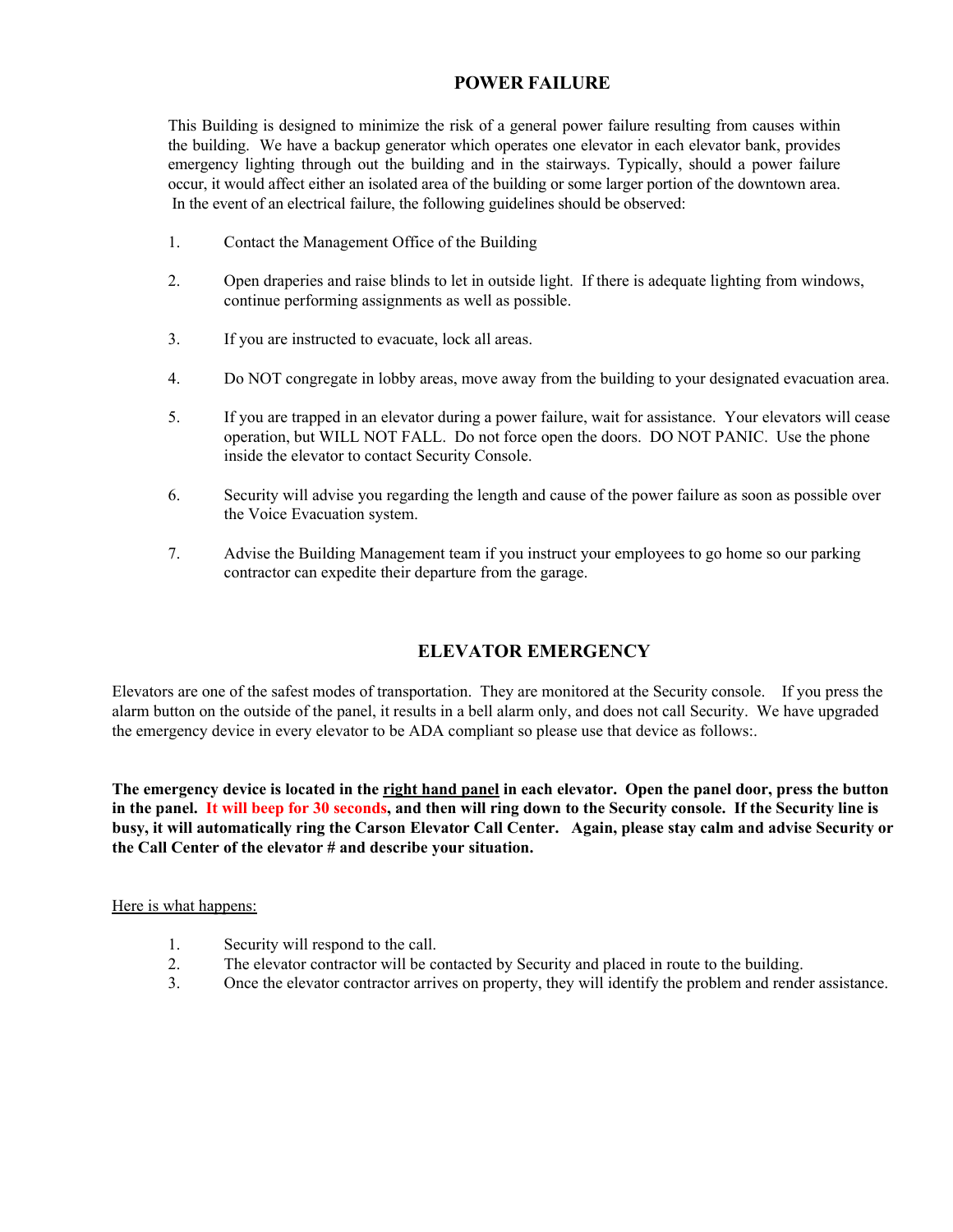#### **SEVERE WEATHER**

Generally, there are three types of unusual weather conditions which may occur and for which extraordinary precaution should be taken:

- $\blacklozenge$  Severe thunderstorm activity
- ◆ Tornado
- ◆ Hurricane

#### **SEVERE THUNDERSTORM ACTIVITY**

Local weather service will issue advisories predicting areas of probable severe thunderstorm activity and the estimated duration of such activity.

#### **TORNADO WARNING**

By definition, a tornado warning is an alert by the National Weather Service confirming a tornado sighting and location. The weather service will announce the approximate time of detection and direction of movement. Wind will be 75 mph or greater.

Public warning will come over the radio or television. Should a severe storm or tornado occur, the following safety guidelines are recommended:

- 1. Move away from the exterior of the Building to a corridor or elevator lobby.
- 2. As you move, try to close the doors of rooms, which have windows. Also, be sure the door to your suite is closed tightly, but not locked.
- 3. Go to the center corridor and protect yourself by either putting your head closely to your lap or by kneeling to protect your head.
- 4. Stairwells are safe. If crowded, move down to a lower level for shelter. **DO NOT USE THE ELEVATORS**.
- 5. **DO NOT** go to the first floor lobby or outside Building.
- 6. Keep your radio or television set tuned to a local station for information.
- 7. Do not use the telephone to get information or advice.
- 8. **KEEP CALM**. If you are trapped in an outside office, seek protection under a desk.

\*\*\*\*

Once the weather has subsided, report any damage or storm related leaks to the Management Office of the Building.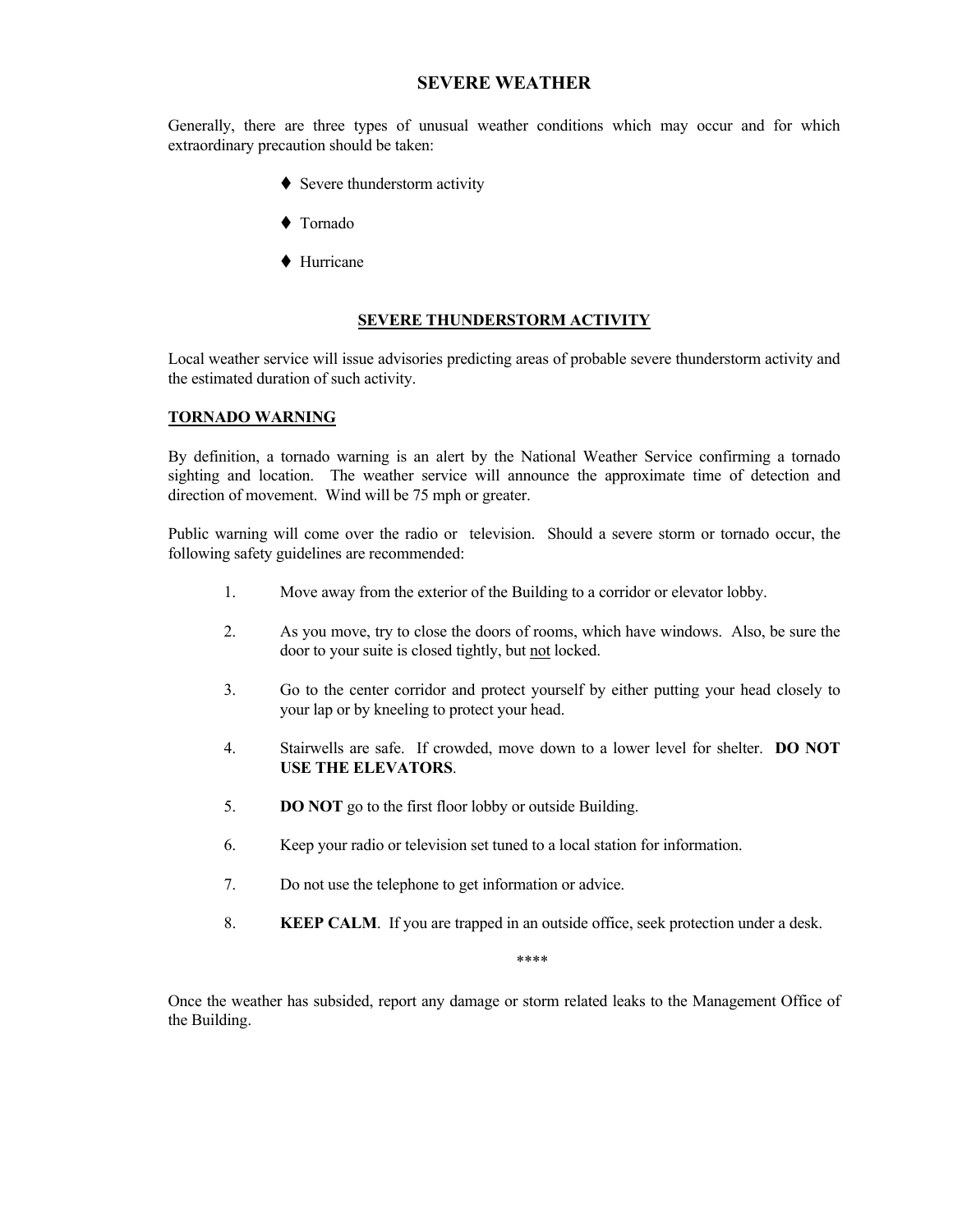#### **HURRICANE PROCEDURES**

The actions necessary to prepare for hurricanes are much more complex. The National Hurricane Center issues tropical storm hurricane advisories. As these phenomena develop, the information bulletins are issued to inform the public that an unusual weather activity is being monitored.

- 1. Seven (7) days before the tropical storm or hurricane is expected to influence land areas, the Center will issue advisories on a scheduled basis at 11:00 p.m., 5:00 a.m., and 5:00 p.m.
- 2. Approximately forty-eight (48) hours prior to the estimated time the tropical storm or hurricane is expected to reach the coastline, the Center will establish watch conditions and issue subsequent advisories.

#### **EFFECTS OF LOSS OF ELECTRICAL POWER OR WATER SUPPLY**

During emergencies or situations which can cause loss of electrical power and interruption of water supply pressure from the City of New Orleans, the following conditions can be expected:

Loss of electrical power from ENTERGY and Sewerage & Water Board:

1. All HVAC systems will be out of service including chillers, air-handling units, and exhaust fans.

2. All elevators except those operating off emergency power from the generator (one in the low rise and one in the high rise) will be out of service.

3. All tenant power and lighting except emergency will be out, with exception of service provided by emergency generators.

4. Loss of City of New Orleans water pressure will result in no water supply to this Building.

All services will remain in operation as long as possible. Electrical and water services are temporarily discontinued if the following occurs:

Utility companies cannot deliver services. Conditions on the building site warrant shut down of equipment or systems to prevent damage.

Under most hurricane circumstances, you will have plenty of time to exit the building.

#### **IN CASE OF A HURRICANE**:

- 1. Do not tape the windows.
- 2. Close all office doors inside your suite.
- 3. Any window coverings (drapes or miniblinds) should be in the closed position.
- 4. Be prepared to protect offices that have exterior glass that could be broken by flying debris. Loose papers should be filed or stored away from the windows. Any small items in an office facing the window should be stored.
- 5. Doors between outer offices and inner corridors should be left closed.
- 6. Unplug all computers, telecommunications equipment, microwaves, etc. so as to protect them from possible power surges.
- 7. It is advisable to cover computers with plastic bags to help prevent possible water damage.
- 8. Secure or remove any valuables, lock file cabinets and desks, turn off the lights in your office and lock the entrance doors to your suite.
- 9. Account for all employees.
- 10. Go to your home or designated emergency evacuation shelter.
- 11. Do not attempt to return to your office until notified by the appropriate local governmental agency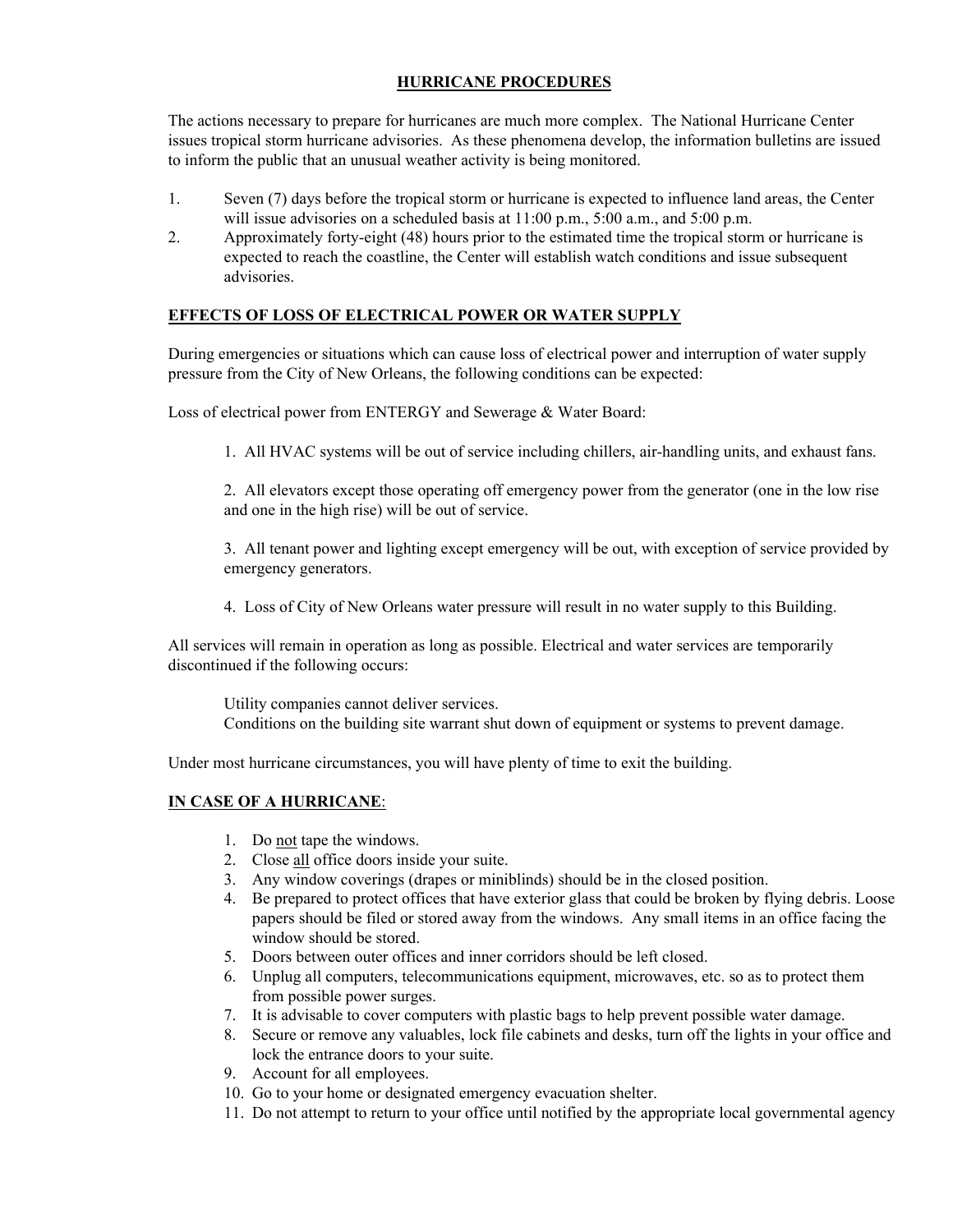or by the Building Management Office.

#### **Closure of the Building will be directed by the City of New Orleans. Upon closure, all tenants must evacuate the property. The building cannot be used as evacuation center for employees or family members.**

Be sure that the Management Office of the Building has emergency home/beeper numbers for the appropriate contact person(s) in your office, should we need to contact you. A Web site will be developed for updates on the Building.

#### **Hurricane Categorization**

Be aware of National Hurricane Center advisories and bulletins and local official advisories. As weather conditions develop, you should be aware of terms being used:

| a.          | <b>Tropical Wave or Disturbance:</b> A cluster of clouds and/or thunderstorms without an         |
|-------------|--------------------------------------------------------------------------------------------------|
| organized   | circulation, moving through the tropics. Stronger systems start as Tropical Waves.               |
| b.          | <b>Tropical depression:</b> An organized system of clouds and thunderstorms with a defined       |
| circulation | and top winds of less than 39 mph.                                                               |
| $c_{\cdot}$ | Tropical storm: An organized system of strong thunderstorms with defined circulation and         |
| top         | winds of 39 - 74 mph, which can quickly develop into hurricanes.                                 |
| d.          | <b>Tropical Storm Watch:</b> Tropical Storm conditions are possible in the specified area of the |
|             | watch, usually within 36 hours.                                                                  |
| e.          | Hurricane: An intense tropical weather system with a well-defined circulation and a              |
| sustained   | wind speed of 74 mph or higher.                                                                  |
| f.          | Hurricane watch: A hurricane watch covers a specified area and duration and means that           |
|             | hurricane conditions are a real possibility. When a hurricane watch is issued, listen for        |
|             | further advisories, take steps to notify your employees, secure your office, and be prepared to  |
|             | evacuate if necessary. Hurricane conditions are possible in the specified area of the Watch,     |
|             | usually within 36 hours. During a Hurricane Watch, prepare to take immediate action to           |
|             | protect your property in case a Hurricane Warning is issued.                                     |
| g.          | <b>Hurricane warning:</b> When conditions are expected within 24 hours, a hurricane warning will |
|             | be announced by the National Hurricane Center. All precautionary measures should be              |
|             | completed and you may be required to evacuate the building.                                      |
|             |                                                                                                  |
|             |                                                                                                  |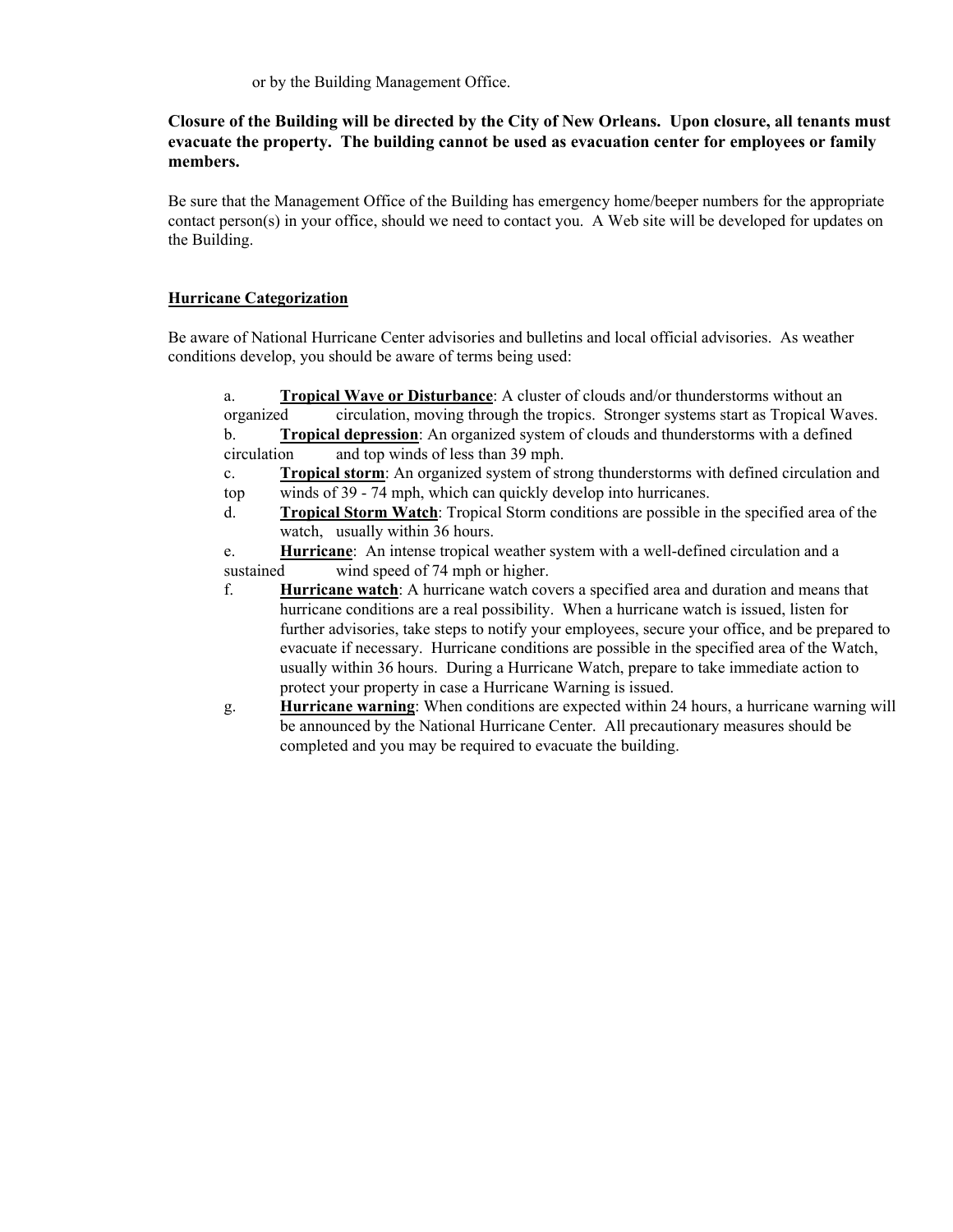**POST THIS CHART SO IT IS CLEARLY VISIBLE TO ALL EMPLOYEES ON YOUR FLOOR.** 

#### **REMINDERS: RETAIN A COPY OF THIS CHART IN YOUR FILE AND KEEP YOUR CHART CURRENT. SUBMIT ALL UPDATED CHARTS TO BLDG OFFICE: FAX 200-5733.**

#### **THE PAN-AMERICAN LIFE CENTER - 601 Poydras**

### *RESPONSIBILITIES REFERENCE CHART*

#### **FIRE DRILL & EVACUATION**

*PLEASE PRINT OR TYPE***: DATE:\_ \_ \_\_\_\_\_** 

**TENANT: \_\_\_\_\_\_\_\_\_\_\_\_\_\_\_\_\_\_\_\_\_\_\_\_\_\_\_\_\_\_\_\_\_\_\_\_\_\_\_\_\_\_\_\_\_\_\_\_\_\_\_\_\_\_\_\_\_** 

**SUITE #/FLOOR: \_\_\_\_\_\_\_\_\_\_\_\_\_\_\_\_\_\_\_\_\_\_\_ TELEPHONE:\_\_\_\_\_\_\_\_\_\_\_\_\_\_\_\_\_\_\_\_\_\_\_\_** 

 **NUMBER OF EMPLOYEES IN YOUR SUITE/FLOOR: \_\_\_\_\_\_\_\_\_\_\_\_\_\_\_\_\_\_\_\_** 

 **NUMBER OF DISABLED EMPLOYEES NEEDING HELP IN EVACUATION: \_\_\_\_\_\_\_\_\_\_\_\_\_\_** 

**The following employees have been appointed Fire/Safety Wardens, Deputy Wardens, and Searchers. (NOTE:**  *Appoint one Fire/Safety Warden for each 7,500 square feet of occupied space or part thereof. Appoint two searchers: one female and one male.***)** 

| DEPUTY WARDEN: VARDEN                         | <b>TELEPHONE:</b> ___________________ |
|-----------------------------------------------|---------------------------------------|
|                                               |                                       |
|                                               |                                       |
| FEMALE SEARCHER: TELEPHONE: TELEPHONE:        |                                       |
|                                               |                                       |
|                                               |                                       |
|                                               |                                       |
|                                               |                                       |
| (Then Notify Office of the Building 200-5730) |                                       |
|                                               |                                       |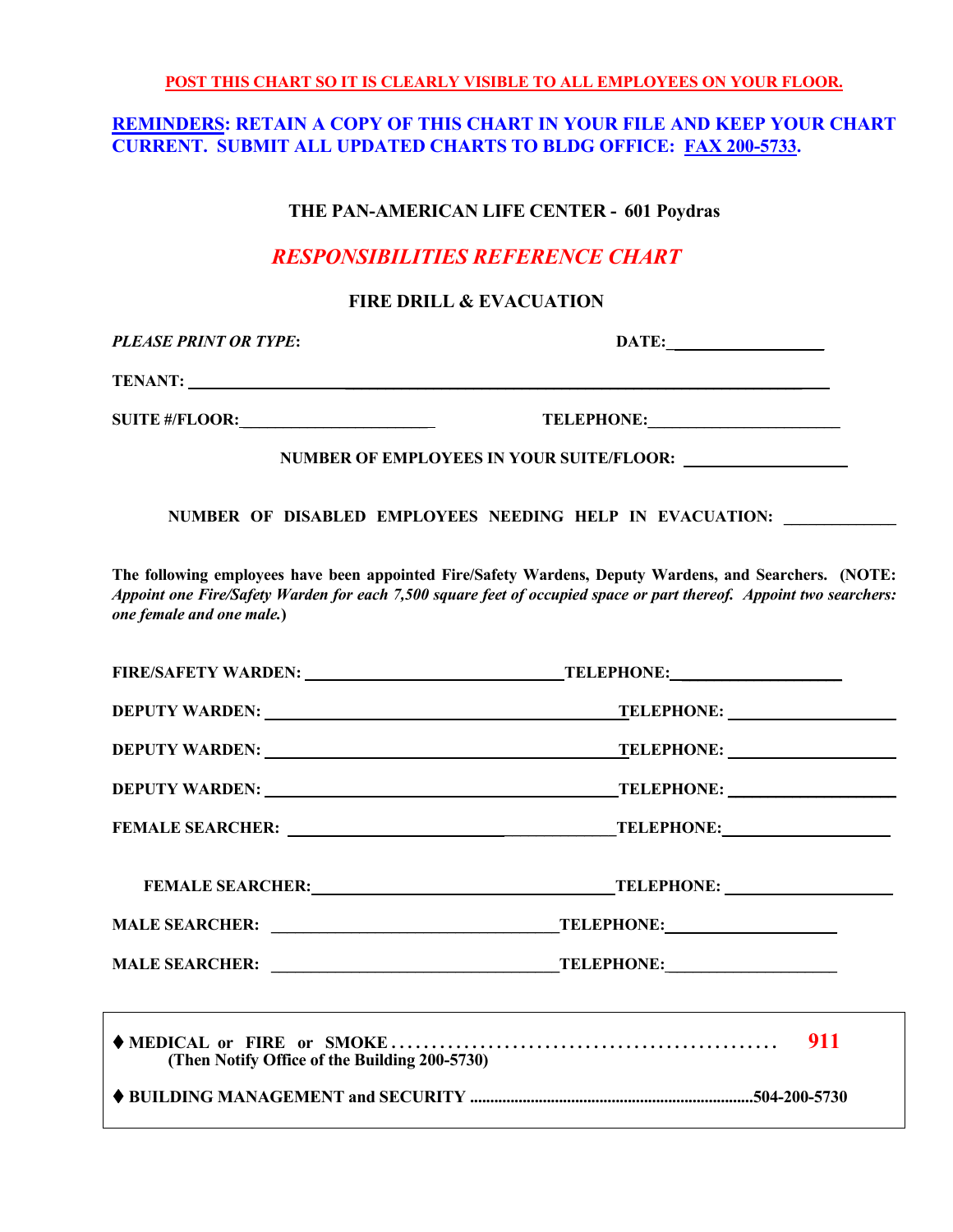#### **601 POYDRAS FIRE DRILL/ALARM CRITIQUE**

| TENANT/COMPANY NAME                                                                       |  |  |  |  |
|-------------------------------------------------------------------------------------------|--|--|--|--|
|                                                                                           |  |  |  |  |
|                                                                                           |  |  |  |  |
|                                                                                           |  |  |  |  |
| $Yes$ No<br>Voice EVAC System heard clearly throughout your area?                         |  |  |  |  |
|                                                                                           |  |  |  |  |
| Strobes: all strobes flashed in your area?<br>$Yes$ No                                    |  |  |  |  |
|                                                                                           |  |  |  |  |
| In your opinion, did the evacuation proceed in a smooth and orderly manner? <u>Ves</u> No |  |  |  |  |
|                                                                                           |  |  |  |  |
|                                                                                           |  |  |  |  |

**It is important to have the above information so that we may better ascertain both the effectiveness and the performance level of our fire alarm system.** 

**Please type or print your name and sign in the appropriate space. Thank you for your participation.** 

**\_\_\_\_\_\_\_\_\_\_\_\_\_\_\_\_\_\_\_\_\_\_\_\_\_\_\_\_\_\_\_\_\_\_\_\_\_\_\_\_\_ \_\_\_\_\_\_\_\_\_\_\_\_\_\_\_\_\_\_\_\_\_\_\_\_\_\_\_\_\_\_\_\_** 

**NAME (TYPED OR PRINTED)** SIGNATURE

**Bring this form to the Warden Safety meeting which follows the Fire Drill, or fax to our Management office 200-5733, or email to: mwashburn@stirlingprop.com**